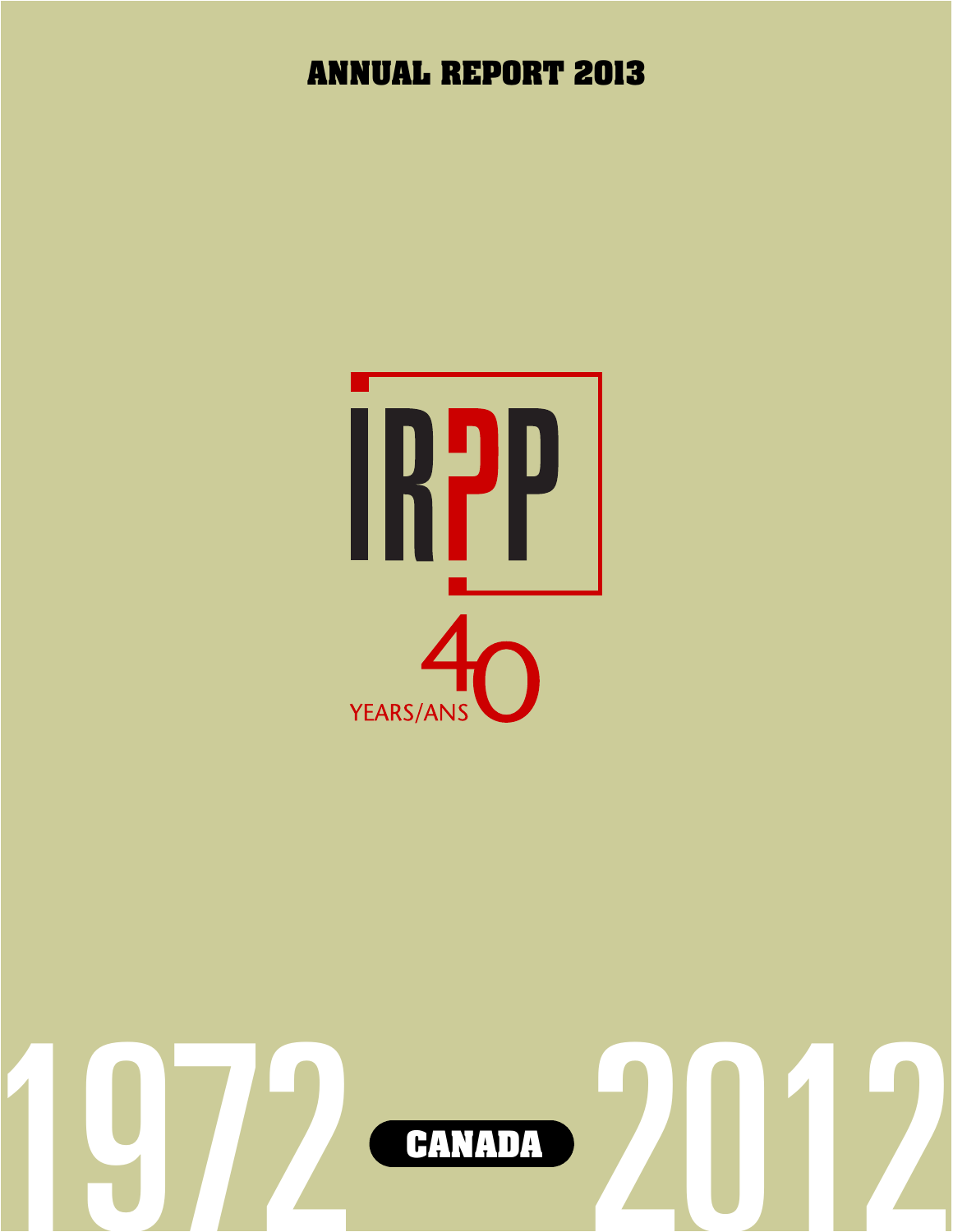**FOUNDED IN 1972**, the Institute for Research on Public Policy is an independent, national, bilingual, nonprofit organization.

The IRPP seeks to improve public policy in Canada by generating research, providing insight and sparking debate on current and emerging policy issues facing Canadians and their governments.

The Institute's independence is assured by an endowment fund, to which federal and provincial governments and the private sector contributed in the early 1970s.

## **Board of Directors**

## Graham W.S. Scott, Chair A. Anne McLellan, Vice-Chair Howard Bergman, Montreal, Quebec David N. Biette, Washington, DC Kim Brooks, Halifax, Nova Scotia Ian D. Clark, Toronto, Ontario Jim Dinning, Calgary, Alberta Alain Dubuc, Montreal, Quebec Mary Lou Finlay, Toronto, Ontario Jock Finlayson, Vancouver, British Columbia Richard Florizone, Halifax, Nova Scotia Lea B. Hansen, Toronto, Ontario Isabelle Hudon, Montreal, Quebec George E. Lafond, Victoria, British Columbia Barbara McDougall, Toronto, Ontario John Manley, Ottawa, Ontario L. Jacques Ménard, Montreal, Quebec Paul M. Tellier, Montreal, Quebec

## **Financial Highlights**

Year ended March 31, 2012 (thousands of dollars)

|                                        | 2013  | 2012  | 2011  |
|----------------------------------------|-------|-------|-------|
| Operational<br>budget                  | 2,571 | 2,306 | 2,392 |
| Expenses                               | 2,545 | 2,229 | 2,351 |
| Operational<br>budget over<br>expenses | 26    | 77    | 41    |
|                                        |       |       |       |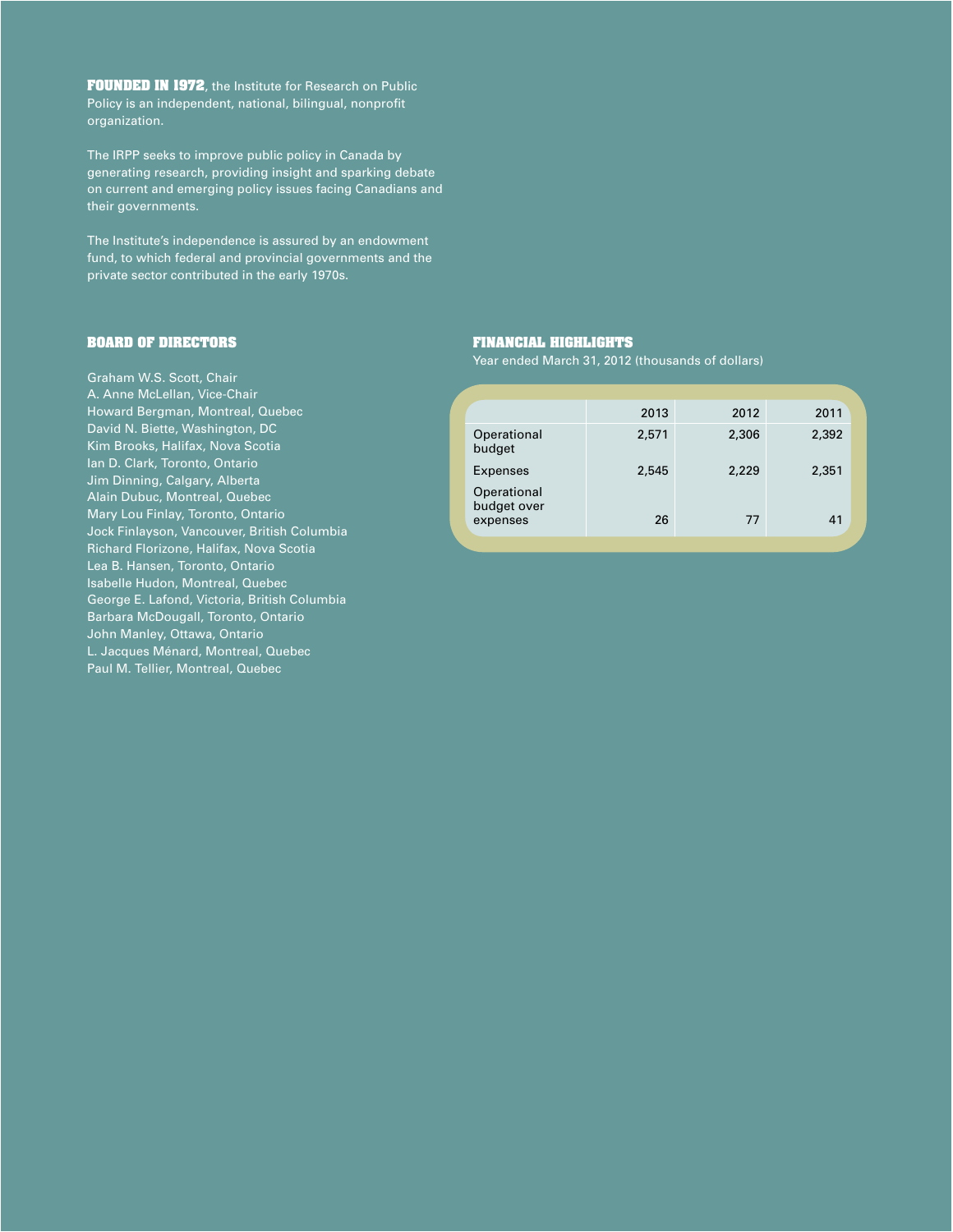## **Message from the Chair of the Board of Directors Graham Scott, June 2013**

In the occasion of the IRPP to celebrate yet another year of innovative policy research and thought-provoking events. Anniversary years can take on an aura of special significance, and we used the occasion of our 40th year t is with great pleasure that I am able to use my first report as chair of the IRPP to celebrate yet another year of innovative policy research and thought-provoking events. Anniversary years can take on an aura of special significance, and we used we have made over that time in stimulating debate about – and improving – Canadian public policy. But the IRPP has always preferred to look forward, not back, and we marked our anniversary with internal improvements and an aggressive outreach that took us to every region of the country, expanded our networks and enriched our thinking on emerging policy challenges.

The year was one of transition on the Board of Directors. Howard Bergman, a member of the Institute for two consecutive terms, resigned from that role. I am pleased that he has agreed to continue with the IRPP as a Board member. We are losing four members of the Board and two members of the Investment Committee. Jim Dinning, chancellor of the University of Calgary, who was a member of the Alberta Legislative Assembly for 11 years, is stepping down from the Board after a 6-year term. Isabelle Hudon, an enthusiastic supporter of the Institute's mandate, left the Board in December 2012 for personal reasons. John Manley, currently chief executive of the Canadian Council of Chief Executives, who was first elected to Parliament in 1988 and re-elected three times and served as deputy minister and minister of industry, foreign affairs and finance under Jean Chrétien between 1993 and 2003, is leaving the Board after a 7-year term. After 8 years of dedicated service, Barbara McDougall is stepping down. As chair of the Governance Committee, Barbara led the Board's governance renewal process and served on the Investment Committee. Her extensive experience in government and public policy – her expertise in governance, in particular – was an incredible asset to the Institute. Alf Wirth has left the Investment Committee after 9 years as a member of the Board and 11 years as a non-Board member of the Investment Committee. Lastly, Hugh Cleland has left after 10 years as a non-Board member of the Investment Committee. We thank all six for their dedicated service and support. On behalf of the Board, I would also like to congratulate director Richard Florizone on his appointment as president of Dalhousie University.

In closing, sincere thanks to our president, Graham Fox, our vicechair, Anne McLellan, Board directors and staff for their continued efforts to make the Institute the go-to think tank for high-quality, evidence-based public policy research and debate. If the past 40 years is anything to go by, the future looks bright for the IRPP.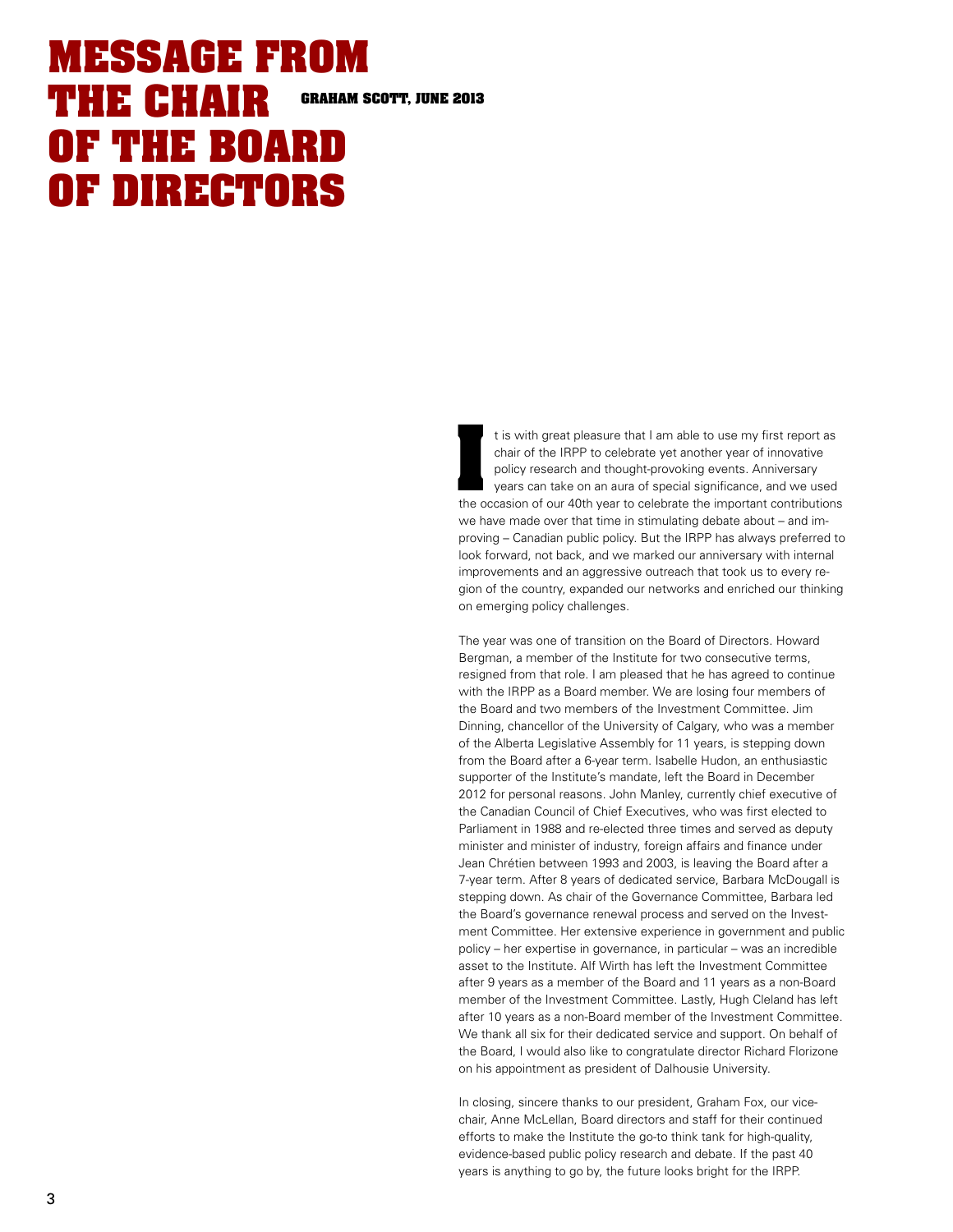## **Graham Fox, Montreal, June 2013**

## **Message from the President**

**"The reinforcement and renovation of Parliamentary and administrative machinery ...will free Parliament so that it can come to grips with difficult and pressing problems relating to youth, poverty, regional disparities, urban growth, individual welfare, and the application and encouragement of scientific technology. These subjects are of concern to all governments in Canada and it is clear that a great deal more has to be done than has so far been contemplated...To assist in this process it would be useful to have available to all governments an institute where long-term research and thinking can be carried out into governmental matters of all kinds. At the present time there is no such facility available in this country and it is the intention of my Ministers to bring before you in the near future legislation that will fill this most important gap in our governmental apparatus."**

ith these words, spoken by the governor general,<br>
Roland Michener, at the opening of the 28th Parlia<br>
ment in September 1968, events were set in mot<br>
that would lead four years later to the creation of lestitute<br> **Separate** Roland Michener, at the opening of the 28th Parliament in September 1968, events were set in motion that would lead four years later to the creation of the Institute for Research on Public Policy.

Since 1972, the IRPP has been at the heart of the policy debates that have shaped our country – free trade and Canada-US relations; Canadian federalism and democracy; taxation, daycare and family policy. Today our research focuses on pension reform, care for seniors, the economic and social integration of immigrants and making our economy more competitive through productivity and innovation. As governments grapple with ever more complex issues, and with fewer public venues for thoughtful debate, we believe our commitment to independent research and evidence-based policy-making is more critical than ever before.

To open our 40th-anniversary celebrations, we were delighted to publish *Policy Signposts in Postwar Canada: Reflections of a Market Populist*, an important essay by one of Canada's most distinguished academics, IRPP Senior Scholar Thomas J. Courchene. A sweeping overview of the most significant milestones and turning points in Canadian public policy since the end of the Second World War, the essay covers the main challenges we have faced and continue to face relating to social and economic policy, natural resources and energy, Aboriginal issues, constitutional affairs and federalism. As only Tom can do, he traces the evolution of these important debates, draws the links between them and, with an eye firmly on the horizon, points to where they might lead us in the future. In this sense, it was the perfect way to launch our 40th-anniversary year.

Over the past year, the IRPP has also engaged in a series of conversations with thought leaders in every region of the country on what they see as the top policy priorities for future governments. The August issue of *Policy Options* featured essays by eminent policy thinkers and graduate students from some of our best policy schools on what they thought would be the most significant challenges leading up to 2020. In the months that followed, we took that conversation on the road, engaging leaders across the country, from the public, private, academic and voluntary sectors, in frank exchanges about what they thought would be keeping our political leaders up at night in 5 to 10 years' time.

Overall, in the last year the Institute published 14 studies and reports and held 20 events in seven cities across Canada. Total downloads from irpp.org reached 1,941,600 for *Policy Options* articles and 507,330 for IRPP studies.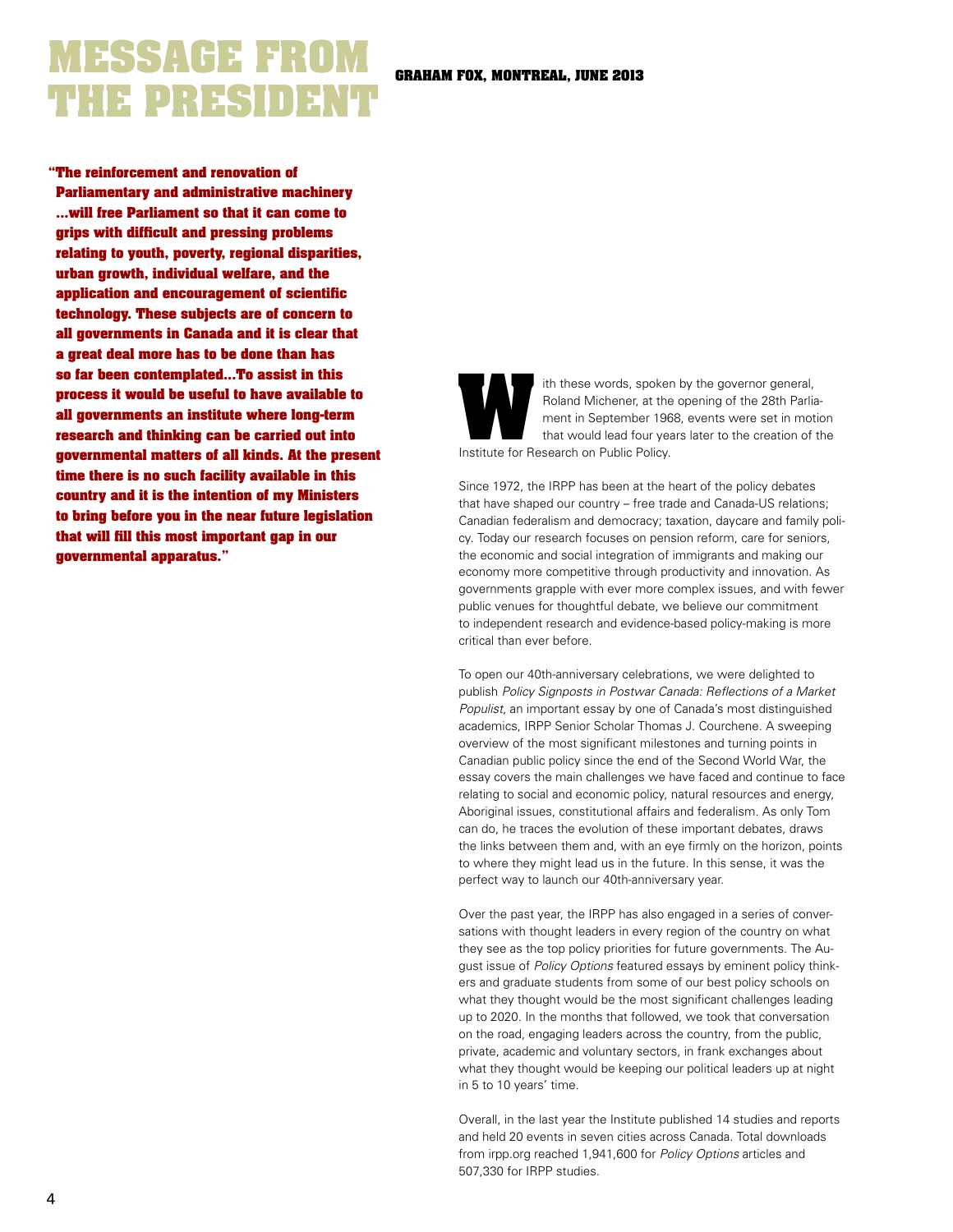#### **Publications and events**

*Issues Arising from Improper Communications with Electors* **Round Table Report (March 2013)**

**Round Table: "Issues Arising from Improper Communications with Electors" December 5, 2012, Montreal**

**Winning Canadian Priorities Agenda student essay: "A Canadian Priorities Agenda: Securing Canada's Fundamentals" Ryan Nichols (September 2012)**

*Policy Signposts in Postwar Canada: Reflections of a Market Populist* **Thomas J. Courchene (April 2012)**

#### **40th anniversary events "Policy Priorities" Round Table**

**March 26, 2013, Montreal**

**"Policy Priorities" Round Table March 20, 2013, Vancouver**

**"Policy Priorities" Round Table January 29, 2013, Calgary**

**"Policy Priorities" Round Table November 28, 2012, Halifax**

**"Policy Priorities" Round Table November 13, 2012, Toronto** 

In addition to the work detailed in the research section of this annual report, we were delighted to partner with the Canadian Medical Association earlier this year to hold a round table session on the impact of population aging on health care reform. The IRPP also facilitated a round table session on the policy challenges arising from the so-called robo-calls scandal, in partnership with Elections Canada. The round table report, entitled *Issues Arising from Improper Communications with Electors*, received widespread media attention.

In October, the IRPP welcomed *Policy Options*' new editor, Bruce Wallace. A veteran of journalism in Canada and abroad, Bruce came to us from the *Los Angeles Times*, where he had been foreign correspondent in Europe and Asia and was the paper's foreign editor from 2008.

In a history that spans more than 30 years, *Policy Options* has always taken on the personality of its editor. Under Bruce's leadership, we can expect a renewed commitment to robust and rigorous debates, new and different voices to lead these debates, fresh insights into the policy questions that are always with us and a window into new public policy challenges. I would like to take this opportunity also to thank L. Ian MacDonald, who was *Policy Options*' editor for the last decade. As did his predecessors in their various ways, Ian helped build *PO* into what it is today: Canada's premier public policy magazine. It is that strong foundation that will allow Bruce — and his successors — to continue to build the magazine for many years to come.

This year the IRPP also welcomed a new research director to lead the program on Competitiveness, Productivity and Economic Growth, Stephen Tapp, who joins Tyler Meredith. Stephen comes to the IRPP from the Parliamentary Budget Office, where he was a senior economist. Before that, he worked as a policy analyst and researcher at the Bank of Canada, Industry Canada, Finance Canada and the C.D. Howe Institute. Stephen replaces long-time IRPP research director Jeremy Leonard, who left the IRPP earlier this year to take up an exciting opportunity in the United Kingdom. I also want to mention two other colleagues, whose contribution to the growth and success of the IRPP over the last few years has been tremendous: Kate Shingler, who held the post of communications director, and Nicola Johnston, who was our media relations officer. Both left the IRPP in the last year to take on new challenges. We wish them all every success.

As we close our 40th-anniversary program, our sincere thanks go out to all those who have contributed to building the IRPP over these past four decades. Our commitment to you is that we will stay true to our mission and remind all governments that the best policy decisions are those based on evidence and supported by the highest-quality research.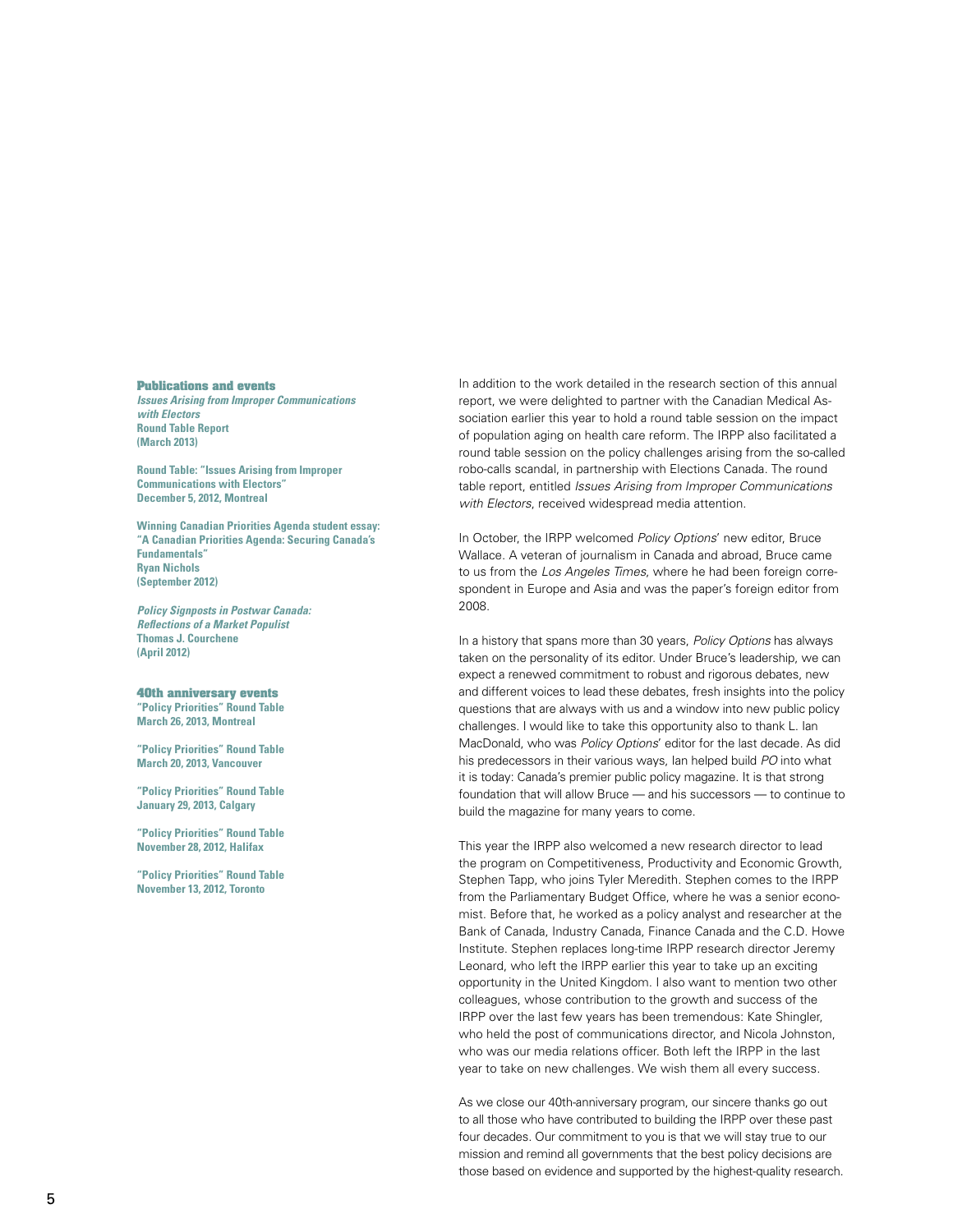# **Competitiveness, Productivity and Economic Growth**

#### **Publications**

*A Technology-Led Climate Change Policy for Canada* **Isabel Galiana, Jeremy Leonard and Christopher Green (July 2012)**

*Global Value Chains and Canada's Trade Policy: Business as Usual or Paradigm Shift?* **Ari Van Assche, with a commentary by Todd Evans (June 2012)**

*Dutch Disease or Failure to Compete? A Diagnosis of Canada's Manufacturing Woes* **Mohammad Shakeri, Richard Gray and Jeremy Leonard (May 2012)**

#### **Events**

**Working Lunch: "Global Value Chains and Canada's Trade Policy: Business as Usual or Paradigm Shift?" Panellists: Ari Van Assche, Michael Hart and Todd Evans October 17, 2012, Ottawa**

**Round Table: "Provincial Economic Prospects" Invited experts and policy-makers April 17, 2012, Montreal**

**THE COMPETITIVE ALL SECTION CONSUMING THE COMPUTER THE COMPUTER CONDUCT AND ALL SECTION OF CARACTER OF CONDUCT AND A CONDUCT AND CONDUCT A CONDUCT AND CONDUCT A CONDUCT A CONDUCT AND CONDUCT A CONDUCT AND CONDUCT A CONDUC** program examines how Canada can foster and sustain the economic growth that serves to improve the well-being of Canadians. The research addresses a wide range of issues, which include improving innovation and productivity performance, capturing the benefits of globalization and changing patterns of trade, and adapting to structural changes occurring in the Canadian economy.

The Institute's role in informing key policy debates in the country was vividly illustrated during the major political controversy that erupted last spring over whether Canada was suffering from "Dutch disease," and the vastly opposing views the controversy engendered over the link between high energy/commodity prices, Canadian currency appreciation and the decline in Ontario's manufacturing sector. In their important and timely study, *Dutch Disease or Failure to Compete? A Diagnosis of Canada's Manufacturing Woes*, Mohammad Shakeri, Richard Gray and Jeremy Leonard present a nuanced and detailed analysis of manufacturing performance by sector. In addition to bringing much-needed empirical evidence to this highly charged political debate, their study fundamentally changed how the public conversation was framed. Their conclusion that Canada presents only a "mild case" of the Dutch disease has become an often-repeated point in public discourse.

Related to this and other work in the research program on productivity and economic growth, the IRPP convened a special round table in early April 2012 to bring together experts and policy-makers to discuss the future economic prospects for Ontario and Quebec and the implications for the economic union. In the early fall, *Policy Options*

published a series of commentaries on how the federal government can fulfill its commitment to increase government support for venture capital in Canada. These articles – which included one by Tyler Meredith, together with James Brander and Thomas Hellmann – were among the most downloaded in the magazine in 2012. The measures that were subsequently announced by the government reflected the broad outlines of practices recommended by the contributors.

Trade policy is once again at the top of the agenda, as the federal government attempts to diversify Canada's trade flows beyond the NAFTA zone by engaging in a host of trade negotiations. The benefits to be derived from any future trade agreements, however, will depend on Canada's ability to articulate a coherent and comprehensive trade policy strategy that is better aligned with its economic interests. Recent research on changing patterns of trade, investment and global production suggests we need to rethink traditional trade policy so as to take into account more than import and export balances. Ari Van Assche's study on global value chains (GVCs), which appeared in June, examines the supply chain phenomenon and its implications for Canadian trade. According to Van Assche, to reap the benefits of GVCs, Canada needs to adjust its trade policy in order to improve its competitiveness in the globally networked economy. This also means that Canada should focus on developing high-value industries, while allowing other tasks to move to places where they can be conducted most efficiently.

The release of the Van Assche study was followed in the fall by a policy luncheon on supply chains and trade policy held in collaboration with Carleton University's Centre for Trade Policy and Law. This well-attended public event provided an opportunity for the author to present his research findings and participate in a panel discussion with Michael Hart (Norman Paterson School of International Affairs, Carleton University) and Todd Evans (Export Development Canada). It also confirmed the need for more research on this crucial challenge for Canada. The studies by Van Assche and Shakeri, Gray and Leonard were among the four most frequently downloaded from the IRPP's Web site this year.

## **Emerging themes**

The Institute will continue to focus on trade policy issues, with studies on Canada's foreign direct investment rules, potential economic opportunities for Canada in ongoing trade negotiations and the role of industrial policy.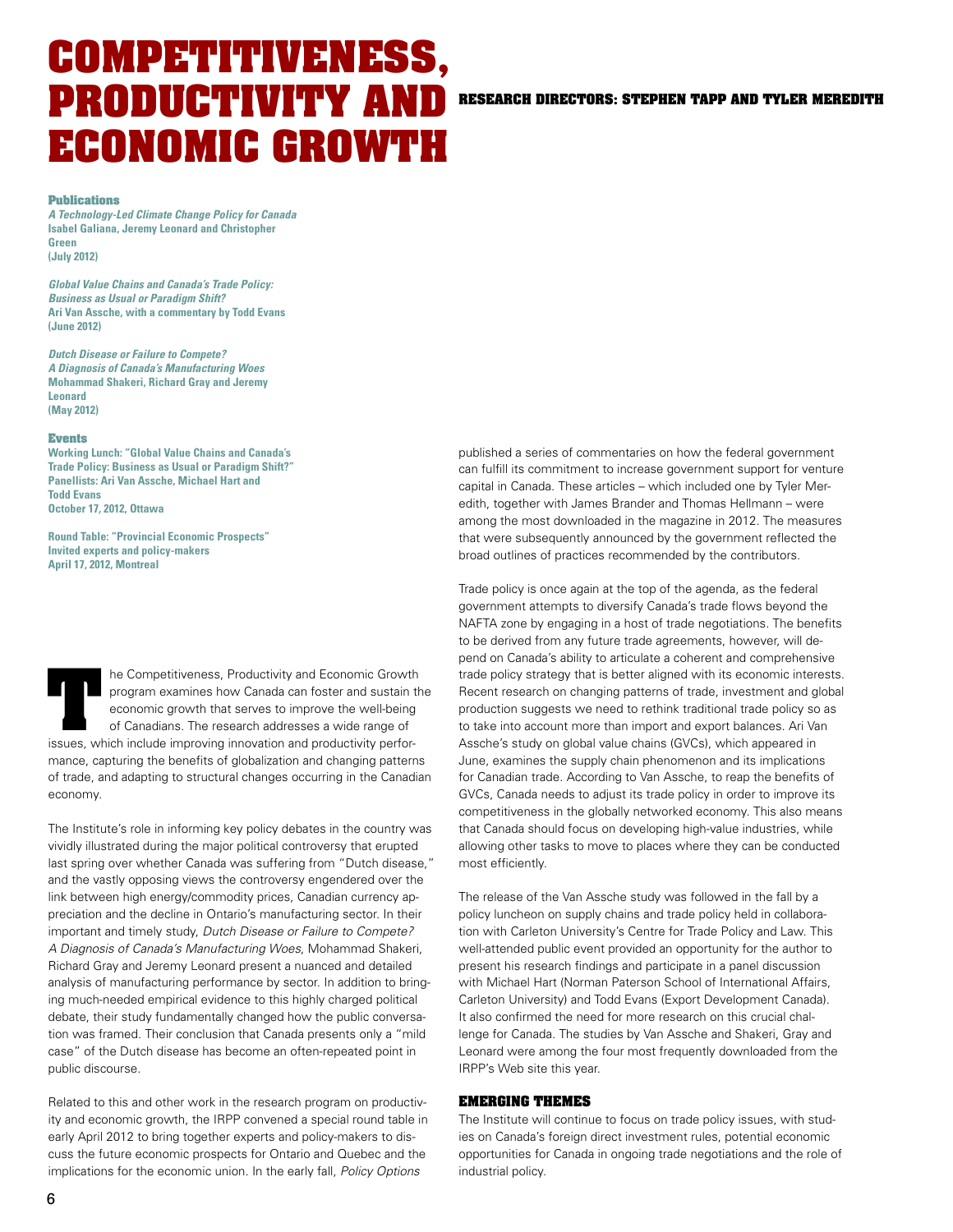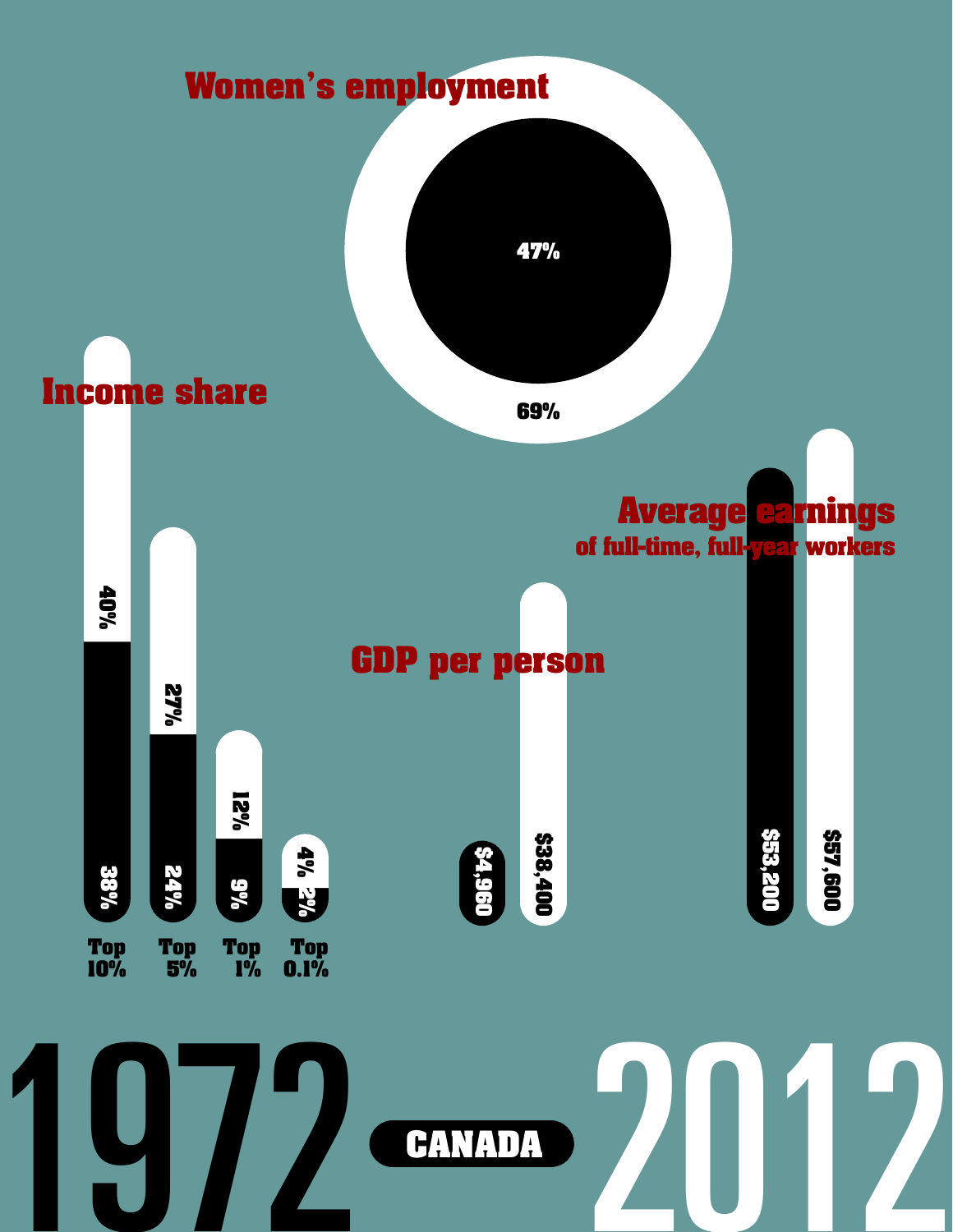## **Diversity, Immigration and Integration Research Director: F. Leslie Seidle**

#### **Events**

**2nd Canada-Australia Round Table on Foreign Qualification Recognition March 20-22, 2013, Vancouver**

**Workshop: "Temporary Foreign Workers – Recent Research and Current Policy Issues" (part of the 15th National Metropolis Conference) Panellists: David Manicom, Christopher Worswick, Jelena Atanackovic and Ivy Lynn Bourgeault March 14, 2013, Ottawa**

**Authors' Workshop: "The Impact of Precarious Legal Status on Immigrants' Economic Outcomes" Panellists: Luin Goldring, Patricia Landolt, Monica Boyd and Debbie Douglas November 29, 2012, Toronto**

**Working Lunch: "Alberta's Human Capital Challenges" Panellists: Anne McLellan, Ken Kobly and F. Leslie Seidle June 5, 2012, Edmonton**

**Working Lunch: "Making It in Canada: Immigration Outcomes and Policies" Panellists: Arthur Sweetman, Garnett Picot and Ratna Omidvar May 1, 2012, Ottawa**

**Experts' Round Table: "Temporary Migration and the Canadian Labour Market" April 30, 2012, Ottawa**

ith its aging population and low birth rates, Canada in-<br>
creasingly depends on immigration as a primary source<br>
of labour force and population growth. In the past de-<br>
cade, under the Diversity, Immigration and Integratio creasingly depends on immigration as a primary source of labour force and population growth. In the past deresearch program, the IRPP has generated a large body of research on the policy challenges related to the social and economic integration of immigrants and the growing diversity of Canadian society.

Canada's immigration policies and programs are currently undergoing rapid transformation, with the implementation of significant policy changes aimed at making the system more responsive to the most pressing labour market needs. One notable consequence of these changes has been the increase in temporary migration: between 2002 and 2011, the number of temporary foreign workers admitted each year roughly doubled, from about 110,000 to about 190,000. In their April 2012 study, immigration policy experts Garnett Picot and Arthur Sweetman provide an extensive review and analysis of empirical evidence on immigrant economic outcomes and the potential impact of recent changes, including the greater use of the Temporary Foreign Worker and Provincial Nominee Programs. The authors caution that in their efforts to improve immigrants' short-term labour market outcomes, policy-makers should not lose sight of the longer-term consequences and objectives of immigration. For instance, the children of immigrants generally have high educational and economic achievements, and Canada is one of the world leaders in this regard. Taking this longer-term view, the authors recommend, among other things, favouring younger immigrants, who are more likely to adapt, and placing greater emphasis on language skills in selecting newcomers. Picot and Sweetman's study was the one most frequently downloaded from the IRPP's Web site.

Temporary migration and its effects on the Canadian labour market were the focus of the experts' round table held in Ottawa in April 2012, in collaboration with Citizenship and Immigration Canada. The participants – who included academic and other experts on immigration and labour market policy; federal, provincial and territorial government officials; and graduate students – discussed current trends in temporary migration to Canada, whether temporary workers are being relied on too extensively to fill labour shortages and questions related to targeted programs such as those for agricultural workers, live-in caregivers and international students. Some of the criticisms of the Temporary Foreign Worker Program raised at the round table have figured in public debates on potential policy changes.

Many migrants to Canada end up with precarious legal status as a result of personal circumstances and a complex mix of programs and pathways to permanent residence; such status in turn leads to other difficulties. Drawing on original data from a survey of immigrant workers in the Greater Toronto Area, Luin Goldring and Patricia Landolt find that having uncertain legal status even early upon arrival can lead migrants to take low-paying precarious jobs and to be stuck in them, with poor economic prospects. The authors propose changes to mitigate these effects, including broadening the access to settle-

#### **Publications**

*2nd Canada-Australia Round Table on Foreign Qualification Recognition: Report* **Quinn Albaugh and F. Leslie Seidle (April 30, 2013)**

*"I Am Canadian": Challenging Stereotypes about Young Somali Canadians* **Rima Berns-McGown (January 2013)**

*The Impact of Precarious Legal Status on Immigrants' Economic Outcomes* **Luin Goldring and Patricia Landolt (October 2012)**

*Language Skills and the Social Integration of Canada's Adult Immigrants* **Tracey Derwing and Erin Waugh (May 2012)**

*Making It in Canada: Immigration Outcomes and Policies* **Garnett Picot and Arthur Sweetman (April 2012)**

ment services, and speeding up and increasing access to permanent residence. Goldring and Landolt presented their research at an IRPP authors' workshop held at the University of Toronto, in collaboration with the Cities Centre.

A well-known barrier to labour market integration for immigrants in Canada is the difficulty newcomers face in obtaining the credential recognition they need in order to find employment corresponding with their field of education/training. The Australian government has been exercising considerable leadership in this field. The IRPP was pleased to organize, in collaboration with Citizenship and Immigration Canada and the Australian High Commission to Canada, the second Canada-Australia Round Table on Foreign Qualification Recognition, which was held in Vancouver in spring 2013. This important international event provided an opportunity for the Canadian and Australian governments to announce the signing of two renewed mutual recognition agreements in the fields of engineering and accounting.

## **Emerging themes**

Temporary foreign worker programs and topics relating to longer-term economic and social integration remain the focus of ongoing IRPP research, including a study of intergenerational social mobility in Canada's Filipino community and a survey of challenges and outcomes faced by participants in the Live-in Caregiver Program. New work has also begun on civic and political integration, including an examination of recent changes to Canada's naturalization process and patterns of political involvement within immigrant-background communities.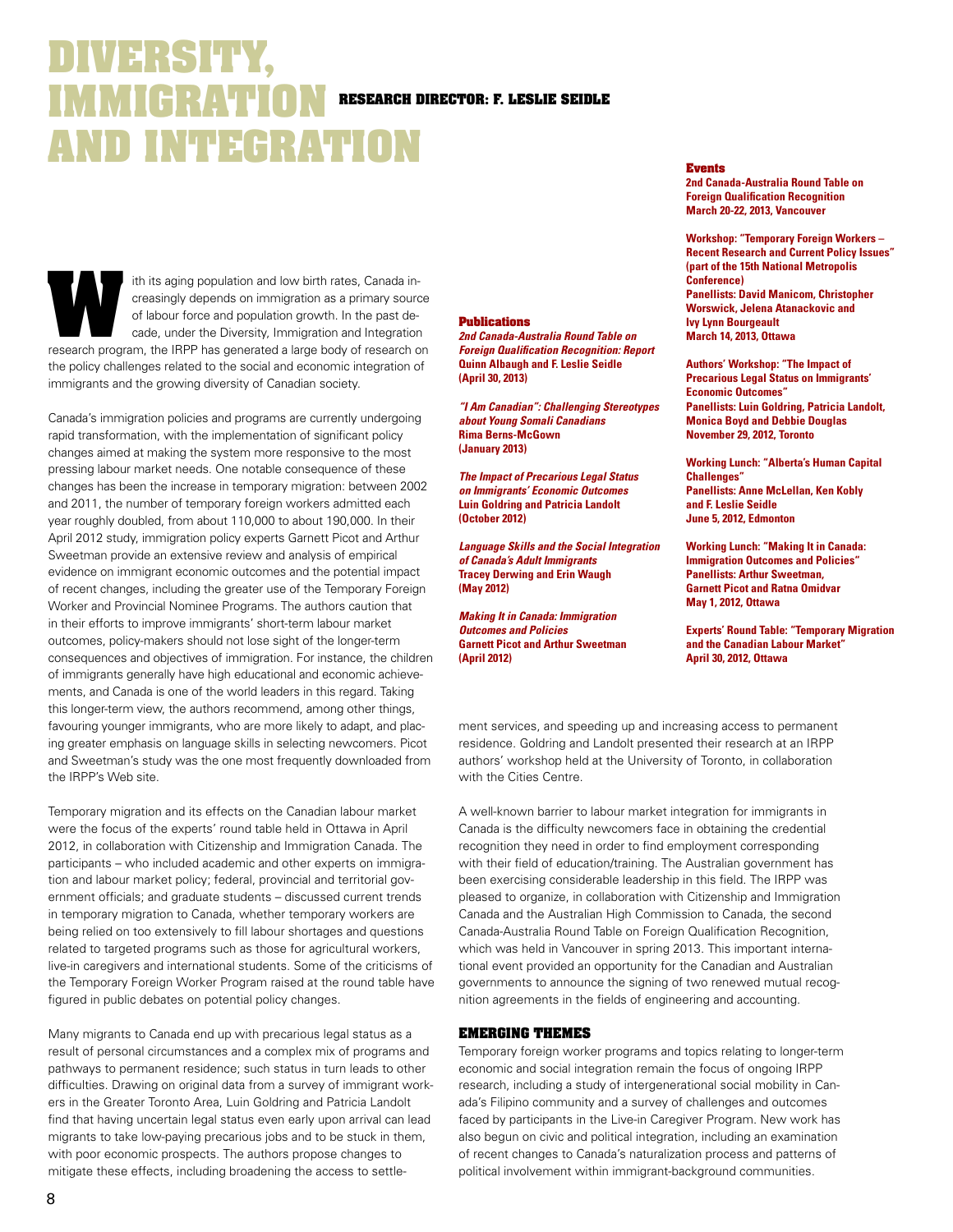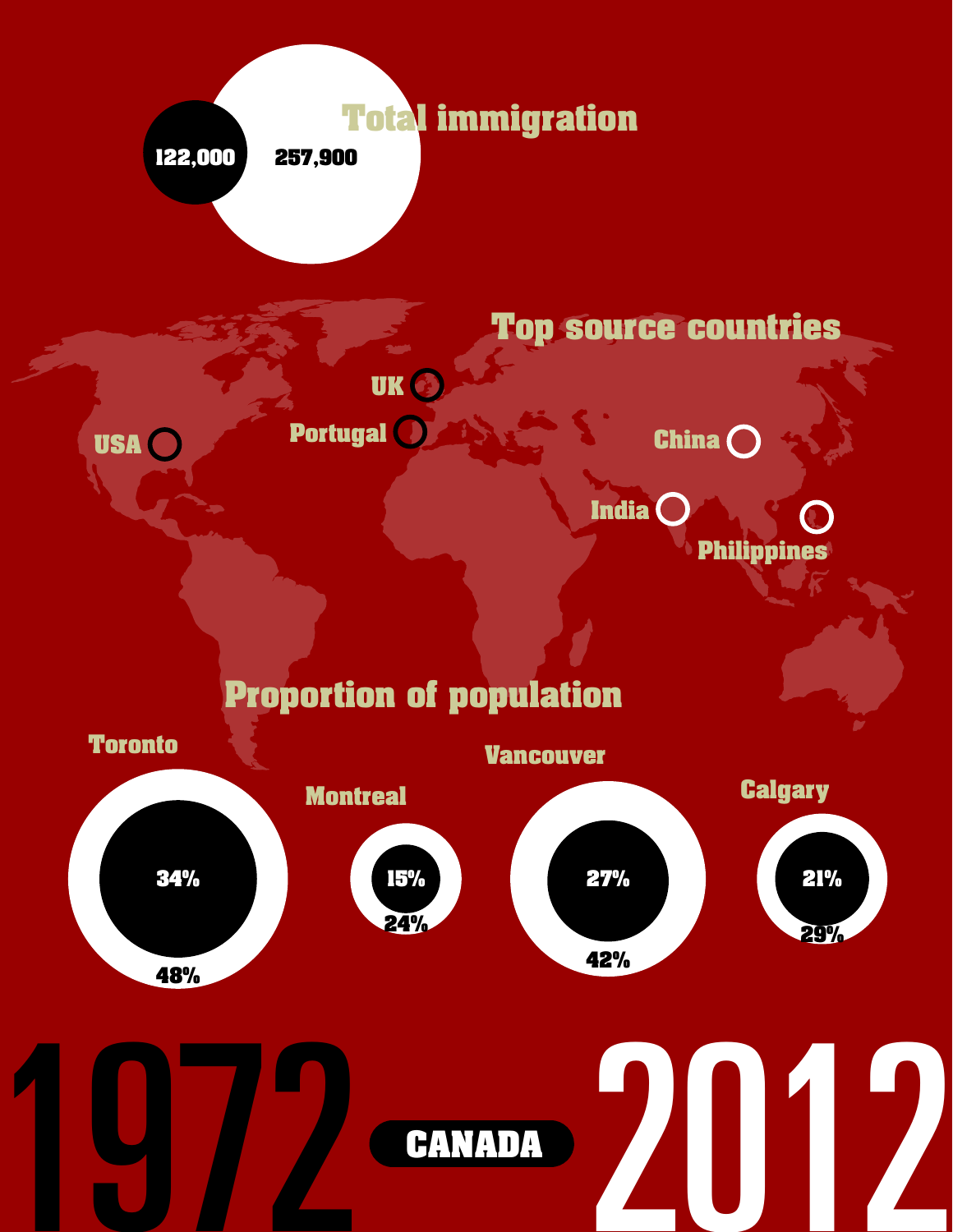The Faces of Aging program focuses on the social and<br>economic implications of population aging for public p<br>cy and society at large. Access to quality care for seni<br>is an issue that affects a growing number of Canadian<br>eit economic implications of population aging for public policy and society at large. Access to quality care for seniors is an issue that affects a growing number of Canadians, either directly as they themselves need care, or indirectly as they deal with the issue of providing care for an aging relative. The Institute organized a conference on innovations in home care at Simon Fraser University, Vancouver, in the spring of 2012, in collaboration with the Department of Gerontology and Gerontology Research Centre. Several noted experts on aging issues took part, including Neena Chappell, Kim Carter and Marcus Hollander. Also in Vancouver, in the fall of 2012, the health and social policy challenges related to eldercare were the focus of Nicole Bernier's presentation at a Health Council of Canada-IRPP session in the Canadian Association of Gerontology's annual conference.

**Faces** 

**of Aging**

The pressing need to improve access and quality in long-term care services in Canada has to be considered together with the means available to fund these services. In their study *Financing Long-Term Care in Canada* (one of the most frequently downloaded from the IRPP Web site this year), Michel Grignon and Nicole F. Bernier assess the main options for financing long-term care: private savings, private insurance and public universal insurance. On the basis of the available empirical evidence and economic analysis, they come out in favour of public universal insurance as the most cost-effective and equitable option. The study garnered considerable media attention and was subsequently released in French just as the Quebec government was announcing its plans to create an autonomy insurance program. This program would cover long-term care services provided at home to adults 18 years old and over, including professional services, home care and home help, as well as technical aids, home adaptation and support services for caregivers.

The ongoing debate about the future of Canada's retirement income system has highlighted the challenges facing defined-benefit pension plans, placing public sector plans under greater scrutiny. In his study on the federal public service pension plan, Bob Baldwin cuts through the hyperbole of much of the recent public discourse and assesses the federal plan against other private and public service pension plans, also taking into account longer-term human resource considerations. The study sets out a comprehensive agenda for reform beyond the measures already announced, reforms that could be a model for many other public sector plans. Baldwin's recommendations were the topic of a special round table convened by the IRPP in conjunction with the release of the study, with representatives from Treasury Board, the Office of the Superintendent of Financial Institutions, federal unions and other experts and stakeholders.

With many baby boomers reporting that they are considering relocating to another community or province upon retiring, there is surprisingly little research on seniors' migration in Canada and its potential

#### **Publications**

*Financer les soins de longue durée: une assurance privée ou publique?* **Michel Grignon and Nicole F. Bernier (February 2013)**

*The Federal Public Service Superannuation Plan: A Reform Agenda* **Bob Baldwin (December 2012)**

*Where Will You Retire? Seniors' Migration within Canada and Implications for Policy* **Bruce Newbold and Tyler Meredith (November 2012)**

*Financing Long-Term Care in Canada* **Michel Grignon and Nicole F. Bernier (June 2012)**

#### **Events**

**Working Lunch: "How Should We Pay for Eldercare?" Panellists: David M. Baker, Michel Grignon and Michael B. Decter February 20, 2013, Toronto**

**Round Table: "Future Options for the Public Service Pension Plan" Panellists: Bob Baldwin, Jim Lahey and Linda Duxbury December 3, 2012, Ottawa**

**IRPP-Health Council of Canada session: "Transforming Health and Social Care Policies in Light of Population Aging" (part of the Canadian Association on Gerontology 41st Annual and Scientific Meeting) Presenters: Nicole F. Bernier, John Abbott and Anne Martin-Mathews October 20, 2012, Vancouver**

**Working Lunch: "Financer les soins de longue durée en vue du vieillissement de la population: vers une assurance privée ou publique?" Panellists: Yves Millette, Michel Grignon and Michel Clair**

**October 2, 2012, Montreal**

**Conference: "Innovations in Home Care: A Public Policy Perspective" (in collaboration with the Department of Gerontology and the Gerontology Research Centre, Simon Fraser University) May 16-17, 2012, Vancouver**

effects on the provision and financing of public services. Contrary to what might be expected, Bruce Newbold and Tyler Meredith's study finds that migration is not a widespread phenomenon among Canada's elderly population: only 5 percent of retirees relocated to another community between 2001 and 2006, compared with more than 11 percent of the working-age population. However, for some communities the effects of these flows can be significant. The study reports sizable outflows of retirees from larger urban areas to smaller communities. Some of these communities become highly dependent on this migration to drive their population and income growth, a strategy whose long-term viability the authors call into question. The authors encourage all communities to proactively integrate population aging into their policies, planning and economic development.

### **Emerging themes**

Ongoing research in this program looks at the labour market implications of population aging, including the human capital, skills development, regional and sectoral dimensions of this demographic transition and the policy shifts that may be required to facilitate adjustment and economic growth. The IRPP will also continue its focus on issues related to pensions and retirement income, as the federal and provincial governments deliberate on further reforms, including the expansion of the Canada/Quebec Pension Plans. On the health and social policy side, we will pursue our work on eldercare. In addition, the funding and use of prescription drugs, as well as issues related to medical screening and "preventive" drug therapy among the elderly, will be explored in upcoming studies.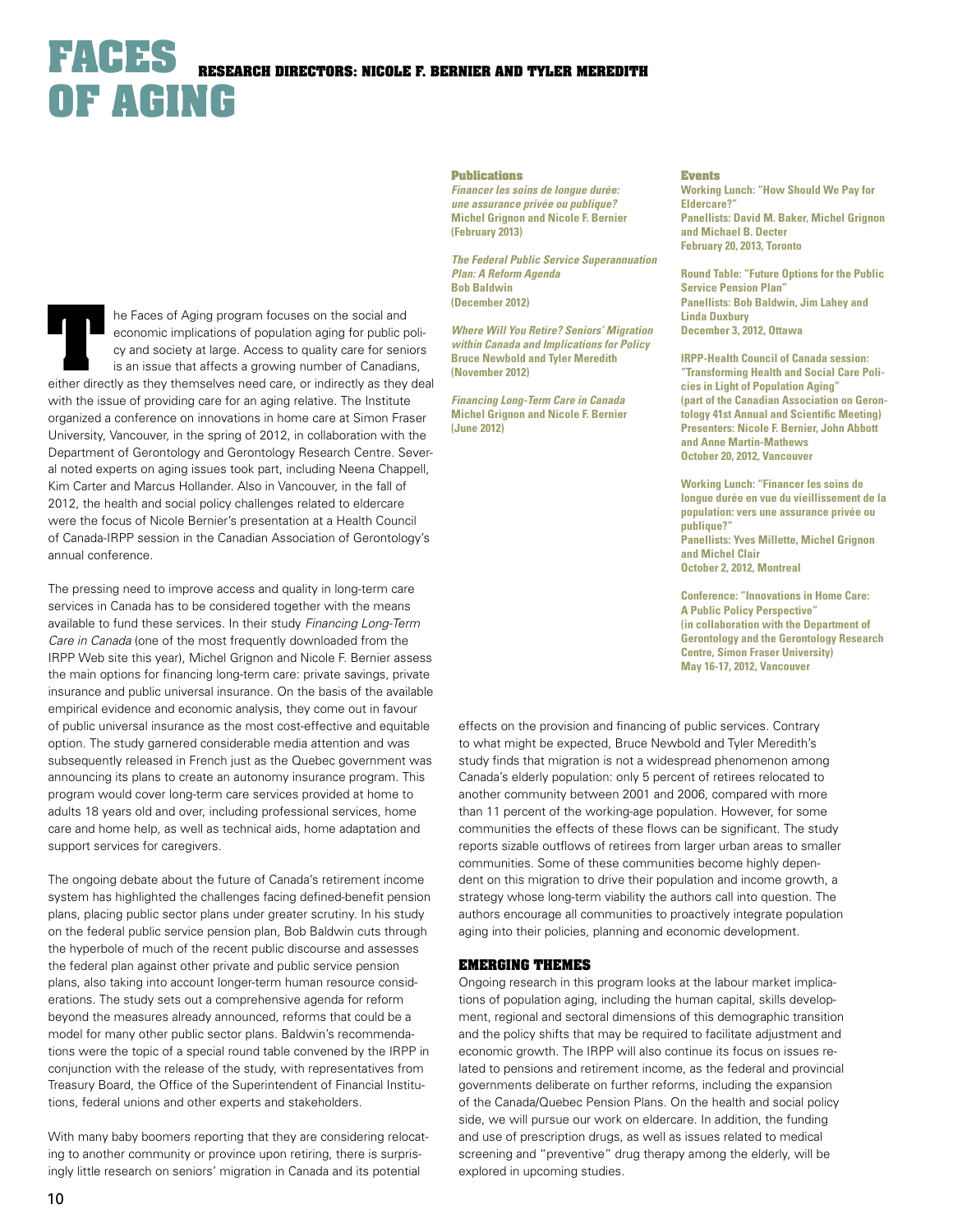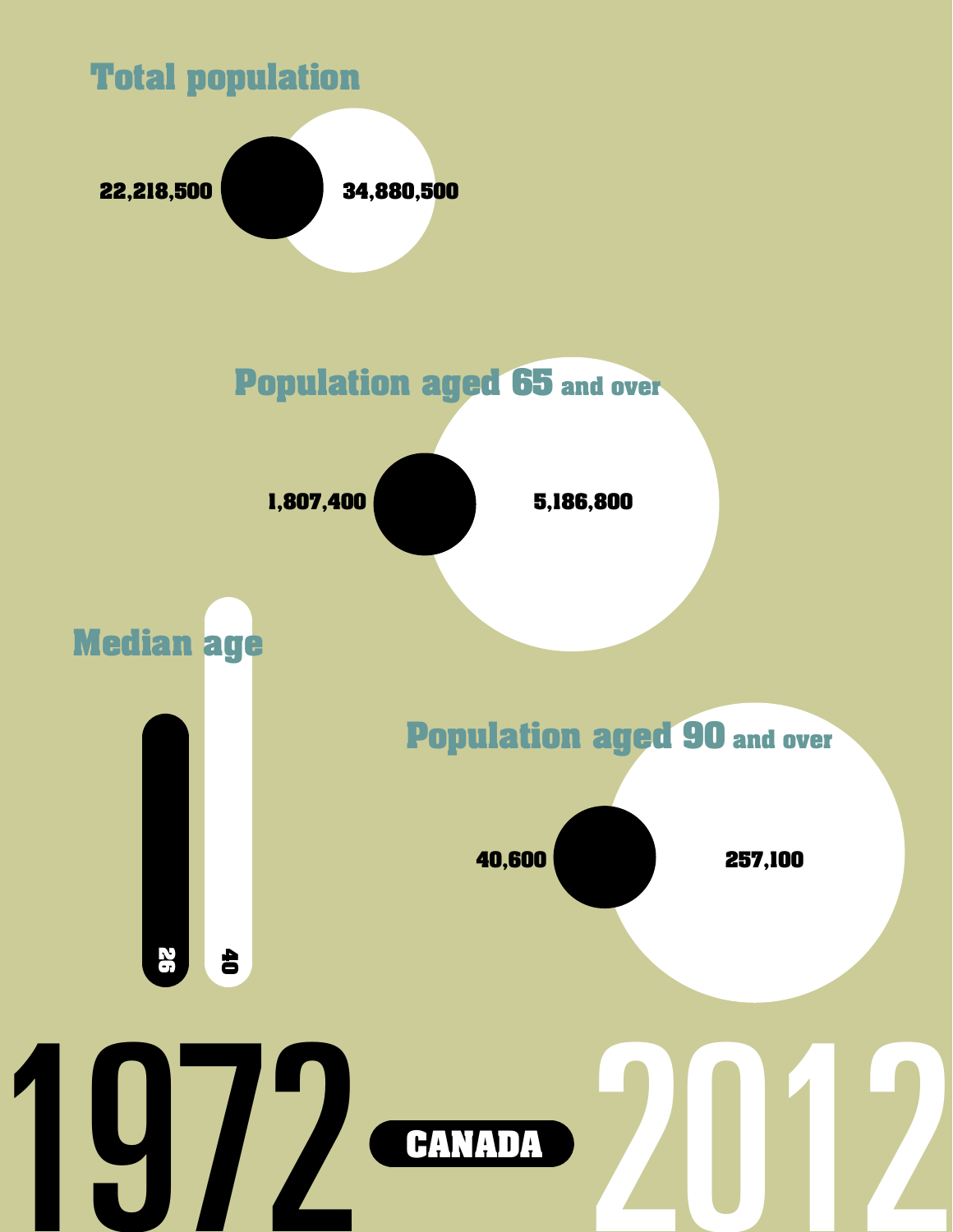## **policy options Editor: Bruce Wallace**

**Event**

**Tribute Dinner: "Peter Lougheed Voted Best Premier of the Last 40 Years" June 6, 2012, Calgary**

whished 10 times per year, *Policy Options* continues to contribute to informed debate on important public policy issues. After editing the magazine for 10 years, L. lan Macdonald put his last issue to bed in September 201 contribute to informed debate on important public policy issues. After editing the magazine for 10 years, L. Ian Macdonald put his last issue to bed in September 2012. Ian saw the print magazine through its transformation to full colour and a high-quality glossy look, and secured its place as a pillar of the national policy conversation.

Ian's tenure was bookended by two high-profile projects. A decade after devoting the June 2003 issue to nominating and profiling the Best Prime Minister of the Last 50 Years, he dedicated the June-July 2012 issue to selecting the Best Premier of the Last 40 Years, to kick off the IRPP's 40th-anniversary year. A distinguished 30-member jury assessed the premiers according to nine leadership attributes and placed Alberta's Peter Lougheed at the top. The IRPP marked the release of the special issue of the magazine in Calgary with a tribute dinner to Lougheed that was attended by dozens of prominent guests, including Premier Alison Redford, former premier Ed Stelmach, federal and provincial cabinet ministers, and leading members of the corporate community. The evening was a great success and proved to be poignant as well: Lougheed passed away a few months later, making the tribute dinner his last major public event.

Bruce Wallace joined the IRPP as editor in August 2012. A Montrealer by origin, Bruce brings to the magazine 30 years of experience as a reporter and editor with *Maclean's* and the *Los Angeles Times*, much of it spent posted in Europe, Asia and the United States. He has expanded the range of topics covered in the magazine, sought out new writers from inside and outside Canada, and enhanced the visual content of its pages to tell some stories through art, photography and graphics.

As *Policy Options* shifts to a greater presence in digital media, Bruce has also introduced a proactive social media strategy that has increased the number of article downloads: the November 2012 issue on social media activism has had more than 72,000 individual article downloads since it first appeared. The year sowed the seeds for the magazine's exciting new direction, as it renews its content – in print and online – and positions itself to become an essential policy voice for the next generation.

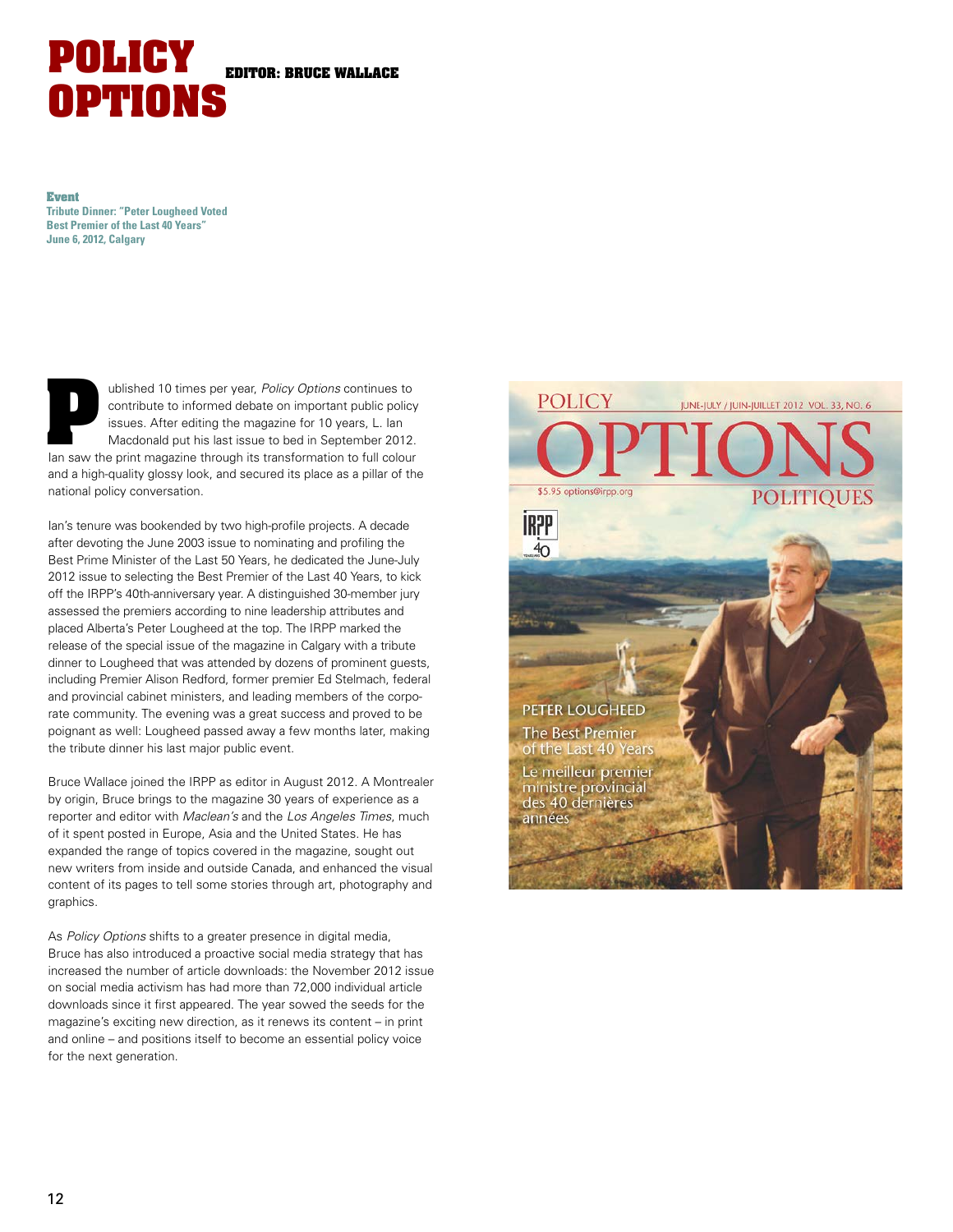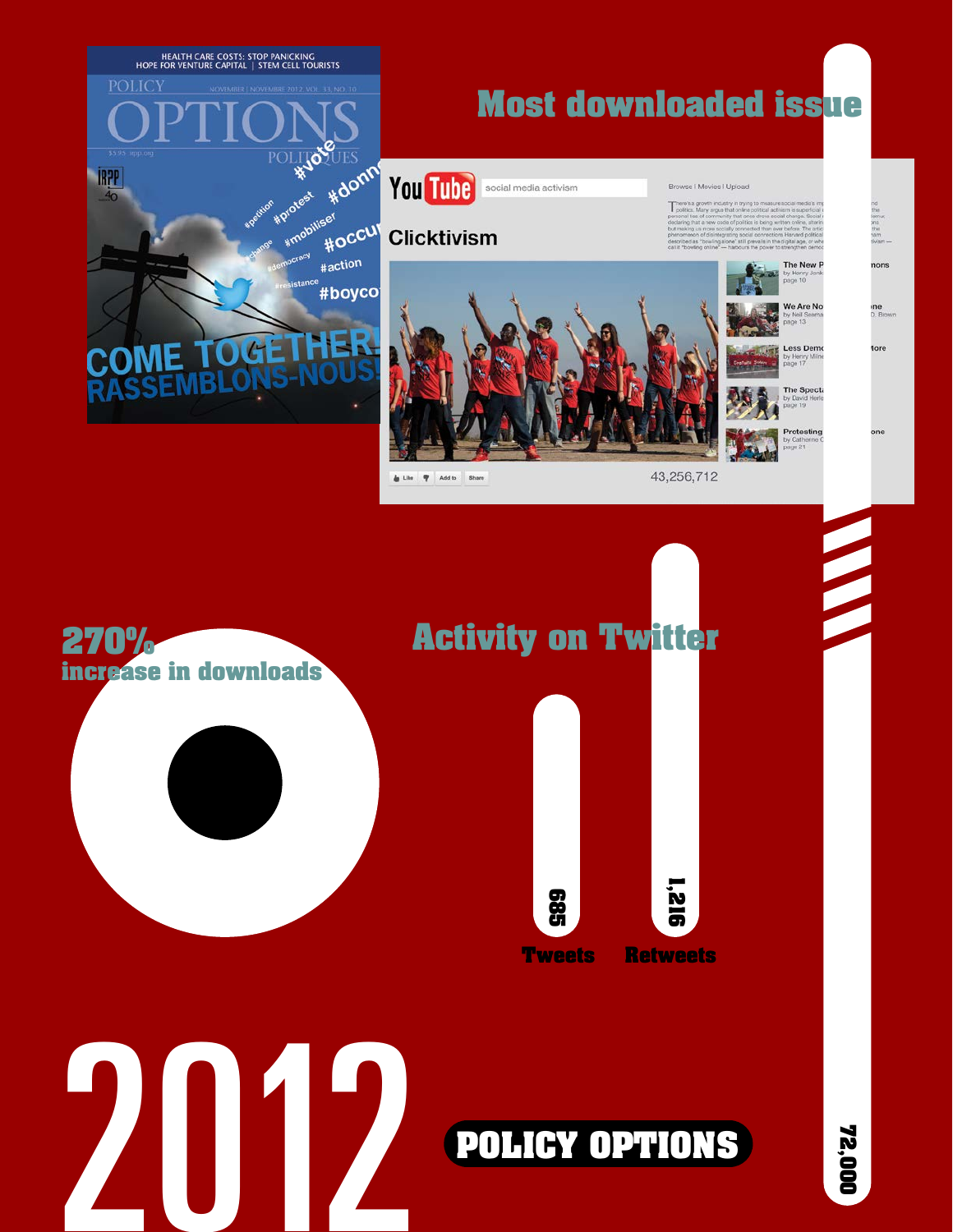# **REPORT OF THE INVESTMENT COMMITTEE**

#### **Chair: Ian D. Clark Members: Lea Hansen, Michael Koerner, Barbara McDougall and L. Jacques Ménard**

|                                            |                                                        |      | March 31, 2013           |                          |                |      |
|--------------------------------------------|--------------------------------------------------------|------|--------------------------|--------------------------|----------------|------|
|                                            | <b>Burgundy Asset</b><br>Management<br>Total portfolio |      | Beutel Goodman           |                          |                |      |
|                                            | $\mathcal{S}$                                          | $\%$ | \$                       | $\%$                     | $\mathcal{L}$  | $\%$ |
| Canadian equities                          | 9,983,905                                              | 27.6 | 9,983,905                | 39.4                     | -              | -    |
| US equities                                | 7,655,136                                              | 21.1 | 7,655,136                | 30.2                     | $\overline{a}$ | -    |
| Non-North<br>American (global)<br>equities | 7,710,955                                              | 21.3 | 7,710,955                | 30.4                     |                | ۰    |
| Fixed income                               | 10,060,581                                             | 30   | $\overline{\phantom{a}}$ | $\overline{\phantom{a}}$ | 10,060,581     | 100  |
| Total                                      | 35,410,577                                             | 100  | 25,349,996               | 100                      | 10,060,581     | 100  |

The objective of the IRPP's Endowment Fund is to support<br>the work of the Institute. The Investment Committee<br>seeks to maintain the real value of the Fund after infla-<br>tion, while supporting the current operating budget so<br> the work of the Institute. The Investment Committee seeks to maintain the real value of the Fund after inflation, while supporting the current operating budget so that the Fund can continue to provide financial support to the Institute in future years. The role of the Investment Committee is to consider the appropriate asset mix of the endowment, to recommend external investment managers and hold them to account for their performance in meeting their objectives, and to advise the Board on the Institute's investment strategy.

The Committee and the Board have always recognized that there may be potentially competing objectives in maintaining the operations of the Institute and protecting the value of the Fund. In 1987 the Board of Directors decided that rather than using the actual income generated by the Fund in any one year, the Institute would withdraw an amount equal to 5 percent of the average of the last three years' capital value of the Fund, measured at the fiscal year-end. That amount was raised to 5.5 percent for 1997-2000, and 6 percent for 2005-07.

Like most other funds of this nature, the IRPP Endowment Fund was significantly affected by the financial crisis that began in the fall of 2008. It is in this context that in 2009 the Investment Committee undertook, at the Board's request, a review of the sustainability of the 5 percent rate of draw on the endowment. As a result the Board decided in December 2009 to gradually reduce the rate of draw to 4.75 percent for fiscal years 2010-11 and 2011-12, then to reduce it by another 25 basis points per year until it falls to 4 percent by 2014-15.

The modified Yale Formula was selected for the spending policy, as it further reduces the transmission of portfolio volatility onto the amount released annually from the endowment. This formula consists of taking 80 percent of the allowable spending in the prior fiscal year, increased by the rate of inflation as measured by the Consumer Price Index, for the previous year; and 20 percent of the long-term spending rate applied to the four-quarter market average of the endowment, for the period ending December 31 prior to the start of the fiscal year.

Using this formula, the money available from the Fund for fiscal year 2012-13 amounted to \$1,815,499, a decrease of approximately \$25,571 from the transfer generated the previous year. During the fiscal year, realized capital gains amounted to \$4,785,644, and dividend and interest income amounted to \$912,206.

Over the years, the Investment Committee has taken several measures to ensure the optimal management of the Fund. In parallel with the Board process of determining the appropriate rate of draw, in 2011 the Committee embarked on the rigorous process of making explicit and documenting "investment beliefs" to ensure the policy directives and investment decisions that flow from it accurately reflect the beliefs of Committee members with respect to generating investment returns. The Statement of Investment Beliefs was adopted by the Board as an addition to the Statement of Policy and Procedures (SIP&P).

Also in 2011, the Committee examined the mix of investment managers serving the Fund: their investment philosophies, decision-making processes and performance relative to benchmark. Consequently, the decision was made to terminate two of the managers and to invest the funds managed by both temporarily in exchange-traded funds during the search for new managers.

In 2012, the Committee met with various investment management firms, and decided in November to retain the services of Burgundy Asset Management to manage the equity portion of the Fund and to continue working with Beutel Goodman for the fixed-income portion of the portfolio. While up to 80 percent equity allocation is allowed in the SIP&P, the decision was made to make the following changes to the policy asset mix: increase to 70 percent of the portfolio in equities – 30 percent in Canadian, 20 percent in US and 20 percent in Non-North American or Global; and decrease to 30 percent of the portfolio in fixed income.

The Fund's combined market value, including other net assets, amounted to \$35,469,597 (audited figure) as of March 31, 2013. Its asset mix is reported in the table above.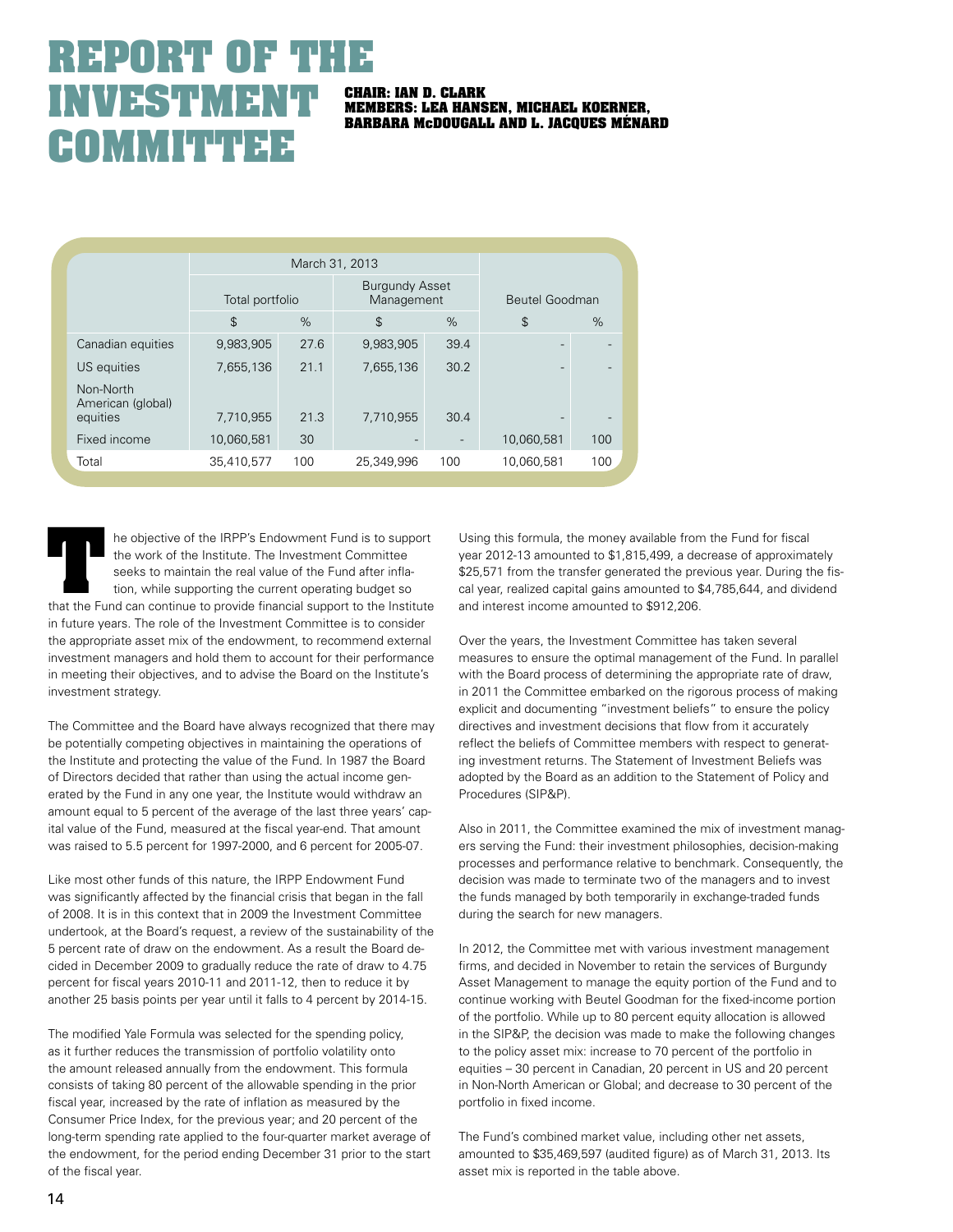## **To the Directors of the Institute for Research on Public Policy Independent Auditor's Report**



**Example 18 AM and the accompanying financial statements**<br>
of the Institute for Research on Public Policy, which<br>
comprise the statement of financial position as at<br>
March 31, 2013, and the statements of operations,<br>
chang of the Institute for Research on Public Policy, which comprise the statement of financial position as at

changes in net assets and cash flows for the year then ended, and a summary of significant accounting policies and other explanatory information.

## **Management's responsibility for the financial statements**

Management is responsible for the preparation and fair presentation of these financial statements in accordance with Canadian accounting standards for not-for-profit organizations and for such internal control as management determines is necessary to enable the preparation of financial statements that are free from material misstatement, whether due to fraud or error.

## **Auditor's responsibility**

Our responsibility is to express an opinion on these financial statements based on our audit. We conducted our audit in accordance with Canadian generally accepted auditing standards. Those standards require that we comply with ethical requirements and plan and perform the audit to obtain reasonable assurance about whether the financial statements are free from material misstatement.

An audit involves performing procedures to obtain audit evidence about the amounts and disclosures in the financial statements. The procedures selected depend on the auditor's judgment, including the assessment of the risks of material misstatement of the financial statements, whether due to fraud or error. In making those risk assessments, the auditor considers internal control relevant to the entity's preparation and fair presentation of the financial statements in order to design audit procedures that are appropriate in the circumstances, but not for the purpose of expressing an opinion on the effectiveness of the entity's internal control. An audit also includes evaluating the appropriateness of accounting policies used and the reasonableness of accounting estimates made by management, as well as evaluating the overall presentation of the financial statements.

We believe that the audit evidence we have obtained is sufficient and appropriate to provide a basis for our audit opinion.

## **Opinion**

In our opinion, the financial statements present fairly, in all material respects, the financial position of the Institute for Research on Public Policy as at March 31, 2013, and the results of its operations and its cash flows for the year then ended in accordance with Canadian accounting standards for not-for-profit organizations.

## **Comparative information**

Without modifying our opinion, we draw attention to note 3 to the financial statements, which describes that the Institute for Research on Public Policy adopted Canadian accounting standards for not-forprofit organizations on April 1, 2012, with a transition date of April 1, 2011. These standards were applied retrospectively by management to the comparative information in these financial statements, including the statements of financial position as at March 31, 2012, and April 1, 2011, and the statements of operations, changes in net assets and cash flows for the year ended March 31, 2012 and related disclosures. We were not engaged to report on the restated comparative information, and as such, it is unaudited.

Raymond Cholot Grant Thornton LLP

June 4, 2013

1 CPA auditor, CA public accountancy permit no. A110569.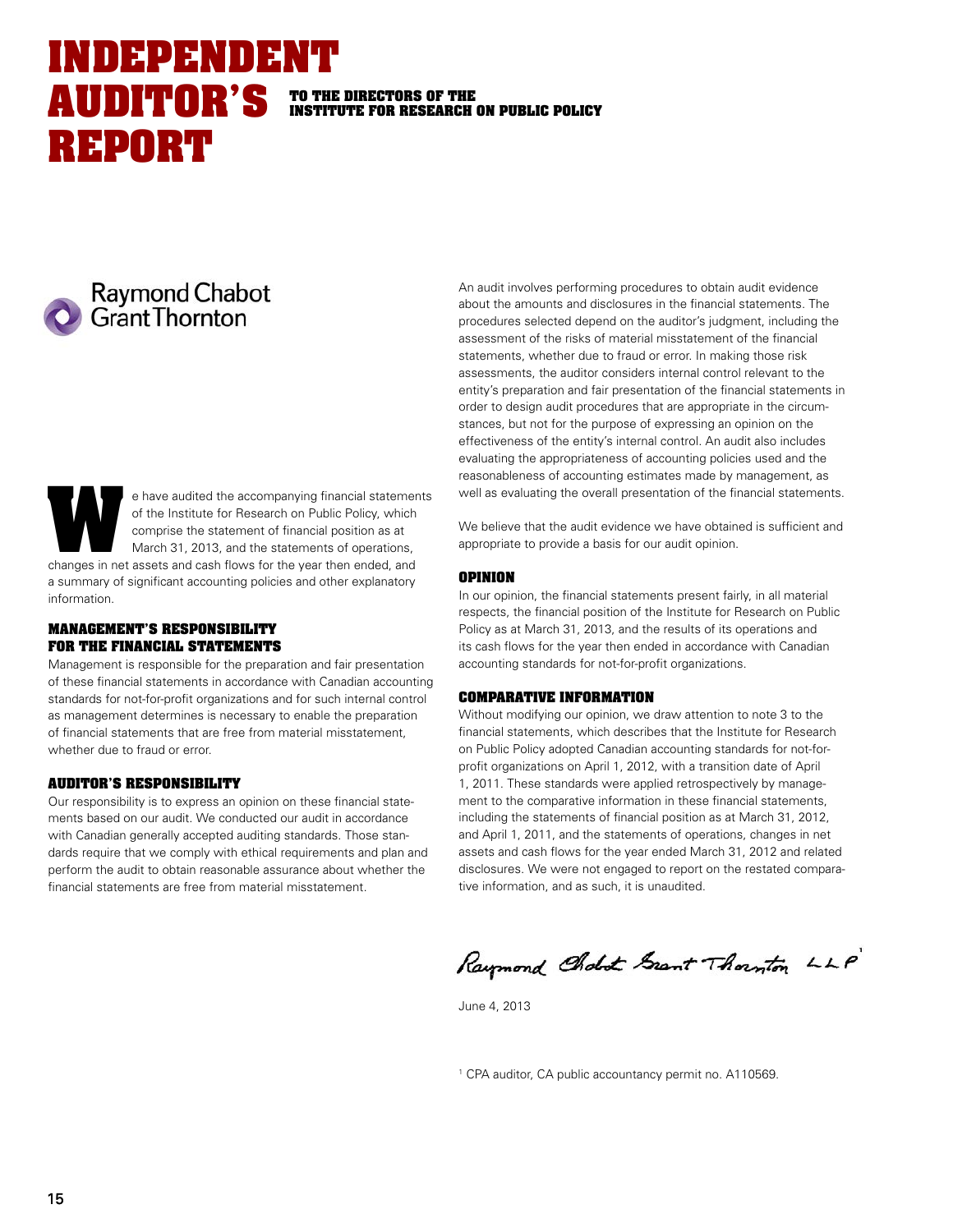

## **Year ended March 31, 2013 (in thousands of dollars)**

|                                                                   | 2013-03-31      | 2012-03-31     |
|-------------------------------------------------------------------|-----------------|----------------|
|                                                                   | \$              | $\mathfrak{L}$ |
| <b>Revenues</b>                                                   |                 |                |
| Net investment income (note 6)                                    | 2,923           | (251)          |
| Other revenues                                                    |                 |                |
| Policy Options magazine                                           | 15              | 31             |
| Policy Options advertising                                        | 51              | 165            |
| Other publications                                                | 14              | 19             |
| Contributions                                                     | 524             | 98             |
| Other                                                             | 74              |                |
|                                                                   | 678             | 313            |
| <b>Expenses</b>                                                   |                 |                |
| General research and support services                             | 1,921           | 1,653          |
| Policy Options magazine                                           | 565             | 519            |
| Other publications                                                | 36              | 41             |
| Interest                                                          | 10 <sup>1</sup> | 8              |
| Amortization of tangible capital assets                           | 12              | 15             |
|                                                                   | 2,544           | 2,236          |
| Deficiency of revenues over expenses before net investment income | (1,866)         | (1,923)        |
| Excess (deficiency) of revenues over expenses                     | 1,057           | (2, 174)       |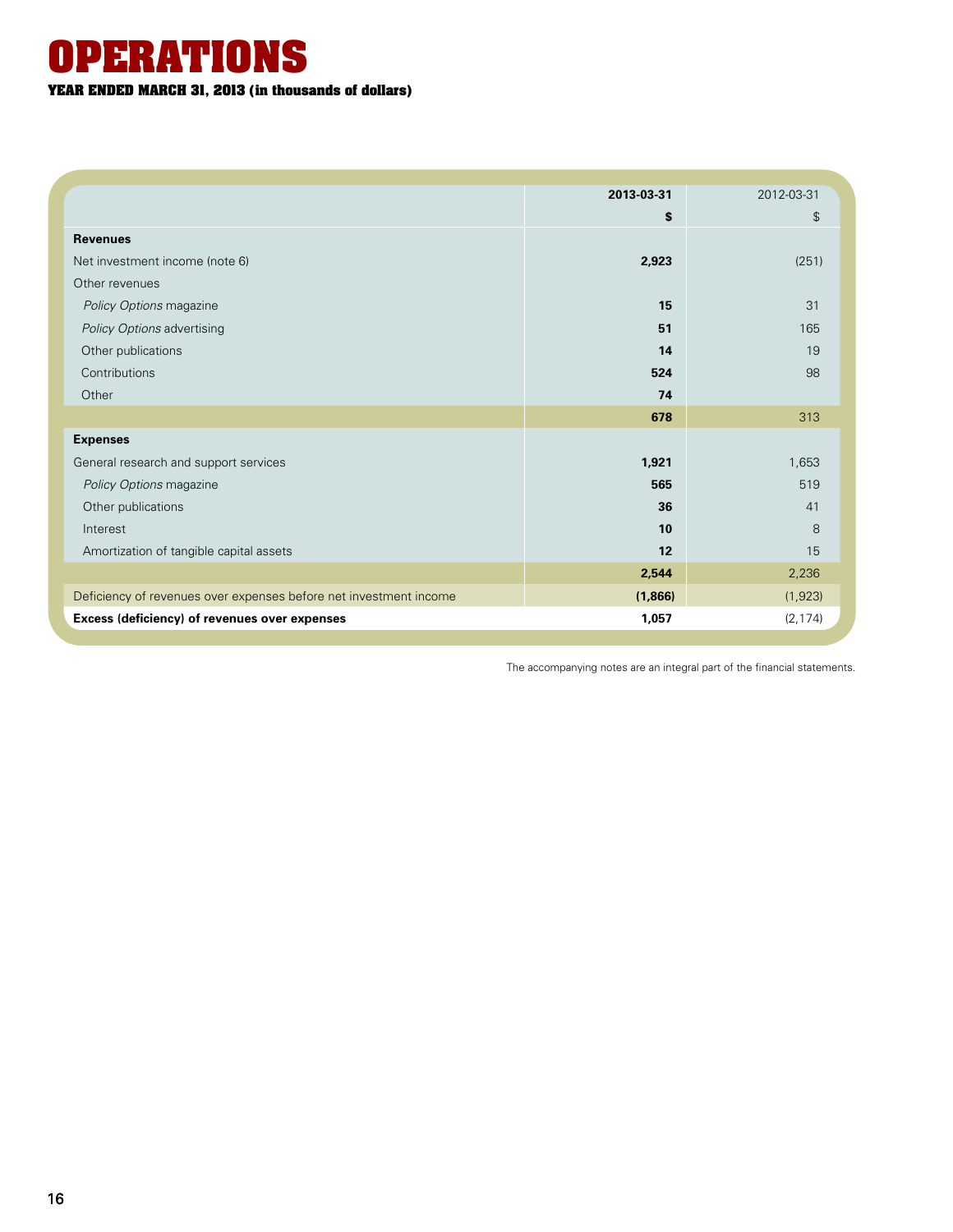# **Changes in Net Assets**

**Year ended March 31, 2013 (in thousands of dollars)**

|                                                  | <b>Restricted for</b><br>the financing<br>of operating<br>activities<br>(note 4)<br>\$ | Invested in<br>tangible capi-<br>tal assets<br>\$ | <b>Unrestricted</b><br>\$ | 2013-03-31<br><b>Total</b><br>\$ | 2012-03-31<br>Total<br>$\mathfrak{L}$ |
|--------------------------------------------------|----------------------------------------------------------------------------------------|---------------------------------------------------|---------------------------|----------------------------------|---------------------------------------|
| Balance, beginning of year                       | 34,330                                                                                 | 34                                                | 81                        | 34,445                           | 36,619                                |
| Excess (deficiency) of revenues<br>over expenses |                                                                                        | (12)                                              | 1,069                     | 1,057                            | (2, 174)                              |
| Invested in tangible capital assets              |                                                                                        | 8                                                 | (8)                       |                                  |                                       |
| Obligation under a capital lease                 |                                                                                        | 9                                                 | (9)                       |                                  |                                       |
| Transfer (note 5)                                | (1,031)                                                                                |                                                   | 1,031                     |                                  |                                       |
| Balance, end of year                             | 33,299                                                                                 | 39                                                | 2,164                     | 35,502                           | 34,445                                |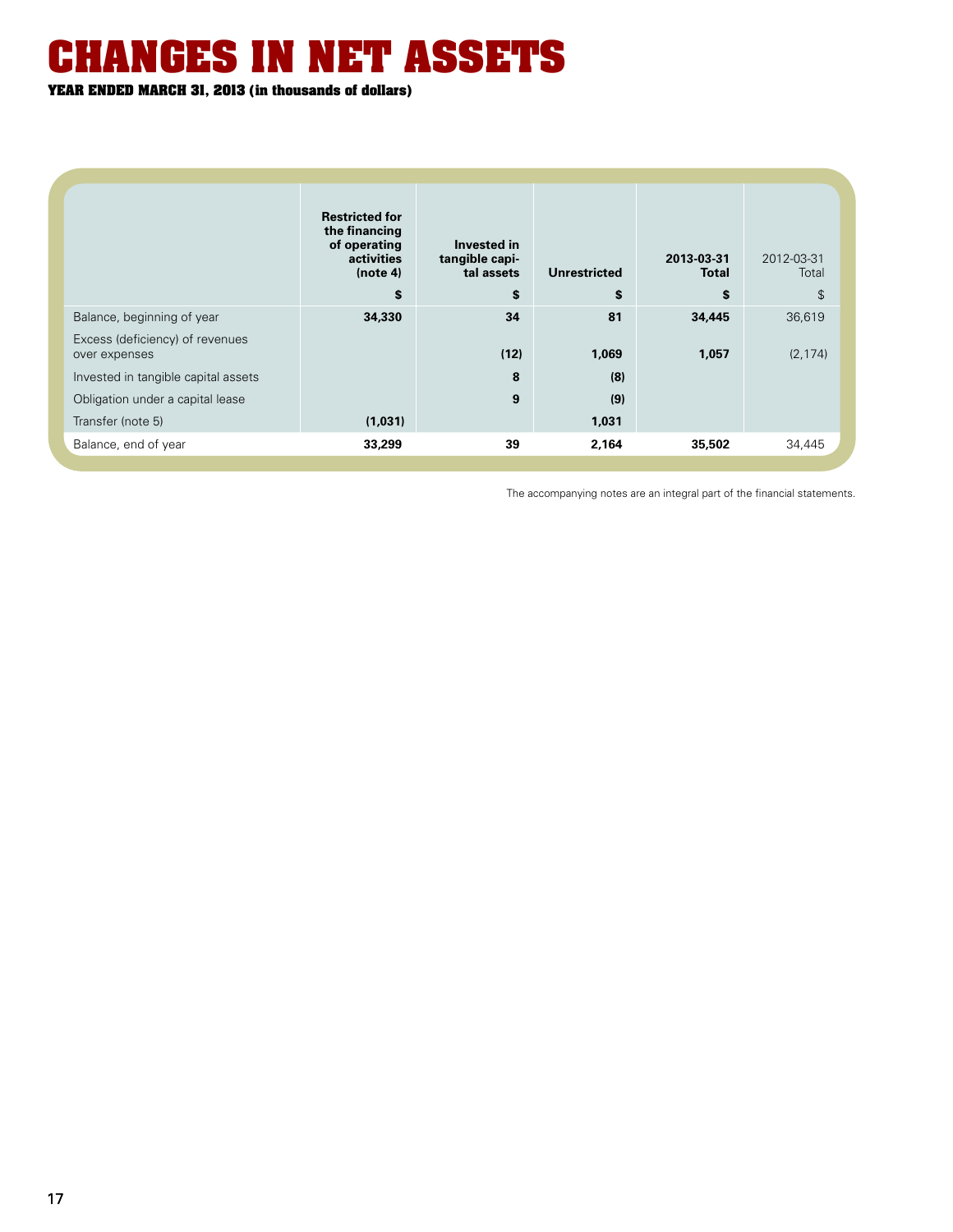# **Cash Flows**

## **Year ended March 31, 2013 (in thousands of dollars)**

|                                               | 2013-03-31 | 2012-03-31   |
|-----------------------------------------------|------------|--------------|
|                                               | \$         | $\mathbb{S}$ |
|                                               |            |              |
| <b>Operating activities</b>                   |            |              |
| Excess (deficiency) of revenues over expenses | 1,057      | (2, 174)     |
| Noncash items                                 |            |              |
| Net change in fair value of investments       | (2, 165)   | 1,183        |
| Amortization of tangible capital assets       | 12         | 15           |
| Net change in working capital items (note 7)  | (152)      | 52           |
| Cash flows from operating activities          | (1,248)    | (924)        |
| <b>Investing activities</b>                   |            |              |
| Investments                                   | (34, 101)  | (24, 903)    |
| Disposal of investments                       | 35,104     | 26,033       |
| Acquisition of tangible capital assets        | (9)        | (12)         |
| Repayment of obligation under a capital lease | (2)        | (2)          |
| Cash flows from investing activities          | 992        | 1,116        |
| Net increase (decrease) in cash               | (256)      | 192          |
| Cash, beginning of year                       | 248        | 56           |
| Cash (bank overdraft), end of year            | (8)        | 248          |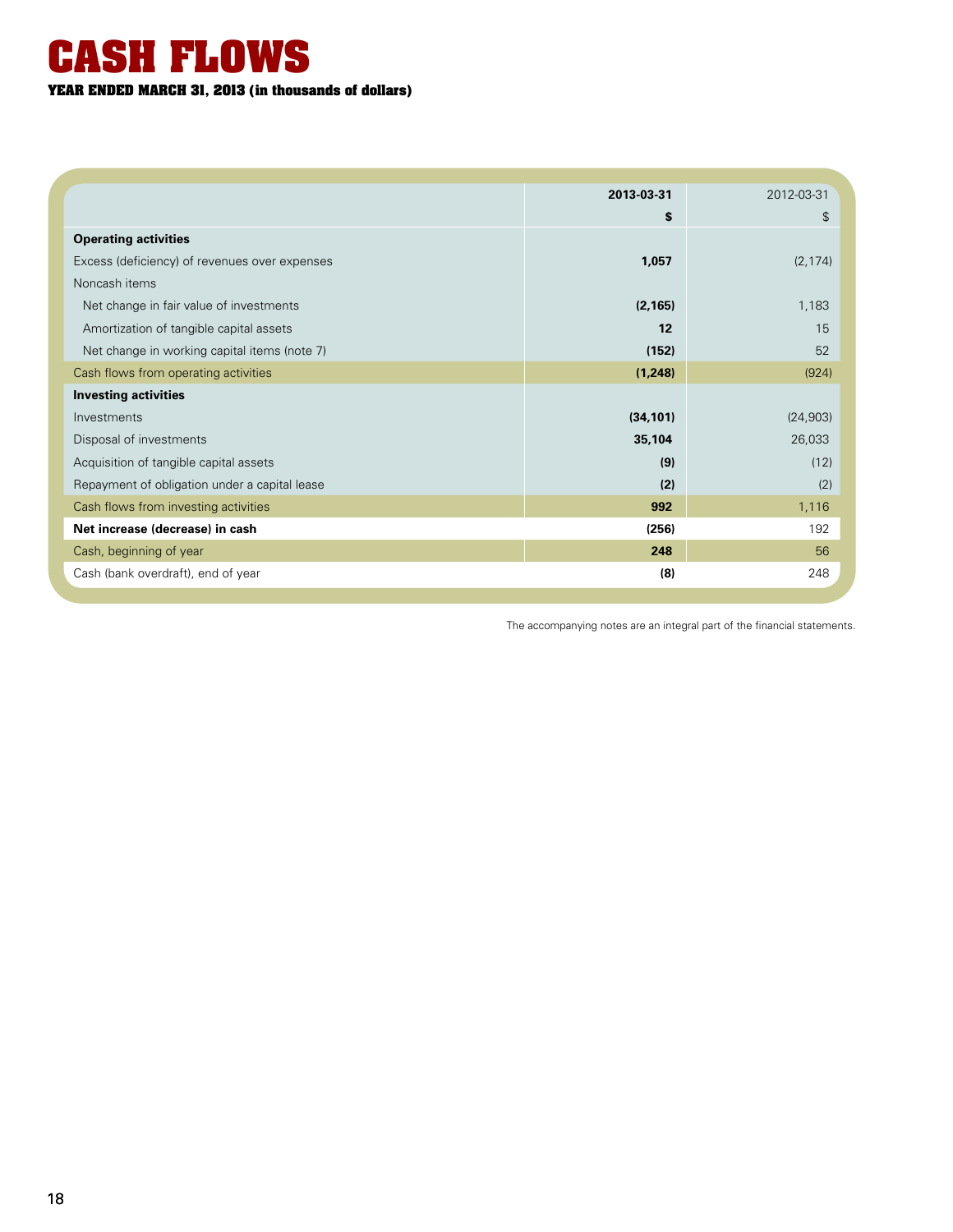## **Financial Position**

**March 31, 2013 (in thousands of dollars)**

|                                                           | 2013-03-31     | 2012-03-31     | 2011-04-01     |
|-----------------------------------------------------------|----------------|----------------|----------------|
|                                                           | \$             | $\mathfrak{S}$ | $\mathfrak{L}$ |
| <b>Assets</b>                                             |                |                |                |
| Current                                                   |                |                |                |
| Cash                                                      |                | 248            | 56             |
| Trade and other receivables (note 8)                      | 359            | 136            | 173            |
| Prepaid expenses                                          | 22             | 30             | 21             |
|                                                           | 381            | 414            | 250            |
| Long-term                                                 |                |                |                |
| Investments (note 9)                                      | 35,469         | 34,307         | 36,620         |
| Tangible capital assets (note 10)                         | 31             | 34             | 24             |
|                                                           | 35,881         | 34,755         | 36,894         |
| <b>Liabilities</b>                                        |                |                |                |
| Current                                                   |                |                |                |
| Bank overdraft                                            | 8              |                |                |
| Trade payables and other operating liabilities (note 12)  | 220            | 100            | 117            |
| Subscription and advertising revenue collected in advance | 53             | 53             | 50             |
| Deferred contributions (note 13)                          | 89             | 146            | 108            |
| Current portion of obligation under a capital lease       | $\overline{2}$ | 2              |                |
|                                                           | 372            | 301            | 275            |
| Long-term                                                 |                |                |                |
| Obligation under a capital lease (note 14)                | $\overline{7}$ | 9              |                |
|                                                           | 379            | 310            | 275            |
| <b>Net assets</b>                                         |                |                |                |
| Restricted for the financing of operating activities      | 33,299         | 34,330         | 36,422         |
| Invested in tangible capital assets                       | 39             | 34             | 24             |
| Unrestricted                                              | 2,164          | 81             | 173            |
|                                                           | 35,502         | 34,445         | 36,619         |
|                                                           | 35,881         | 34,755         | 36,894         |
|                                                           |                |                |                |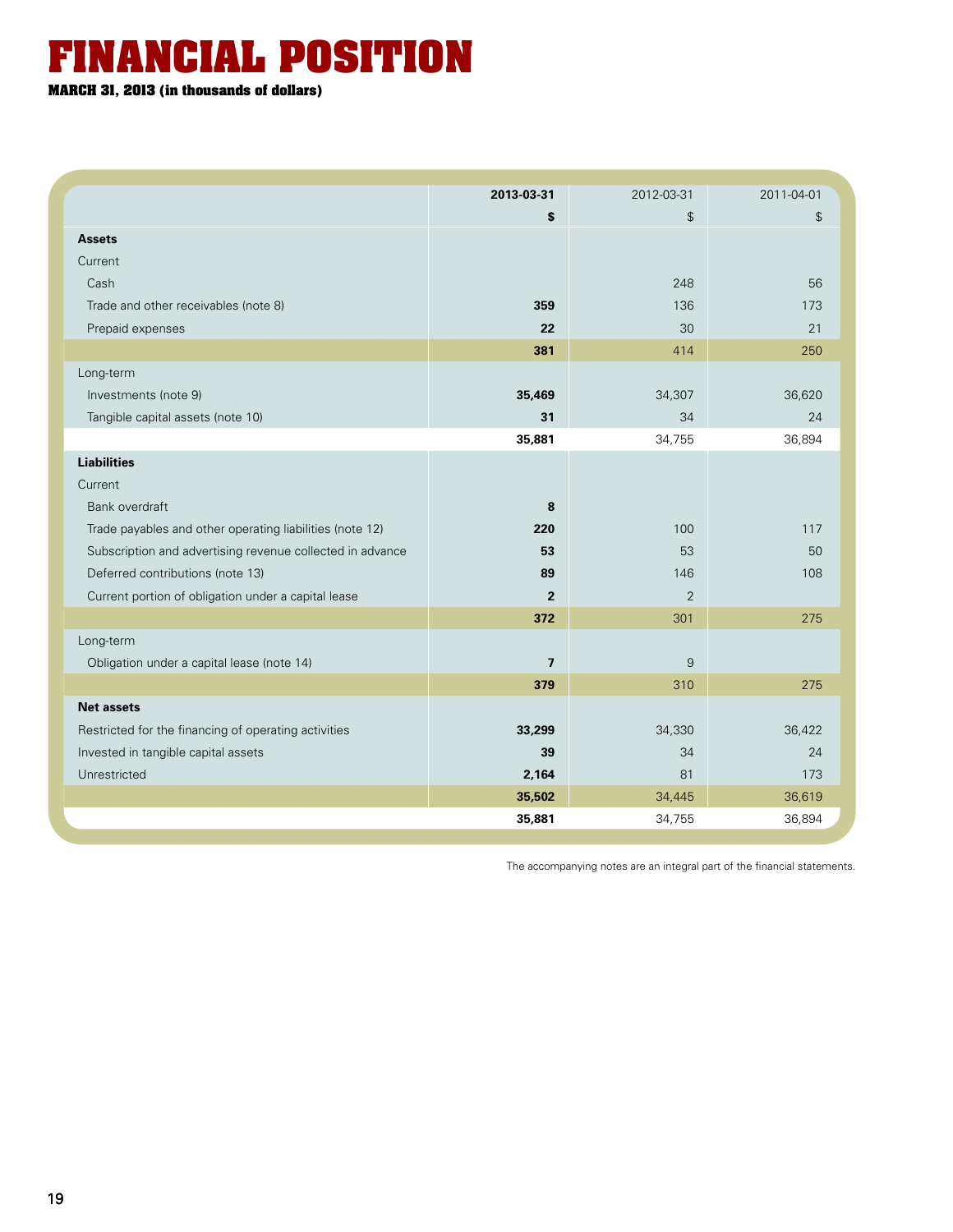# **Notes to the financial statements**

## **Year ended March 31, 2013 (in thousands of dollars)**

#### **1. GOVERNING STATUTES AND PURPOSE OF THE ORGANIZATION**

The Institute for Research on Public Policy is incorporated under part II of the *Canada Corporations Act*. Its mission is to improve public policy in Canada by generating research, providing insight and sparking debate that will contribute to the public policy decision-making process and strengthen the quality of the public policy decisions made by Canadian governments, citizens, institutions and organizations. It is a registered charity under the *Income Tax Act*.

#### **2. SIGNIFICANT ACCOUNTING POLICIES**

#### **Basis of presentation**

The Organization's financial statements are prepared in accordance with Canadian accounting standards for not-for-profit organizations.

#### **Accounting estimates**

The preparation of financial statements requires management to make estimates and assumptions that affect the amounts recorded in the financial statements and notes to financial statements. These estimates are based on management's best knowledge of current events and actions that the Organization may undertake in the future. Actual results may differ from these estimates.

#### **Financial assets and liabilities**

#### *Initial measurement*

Upon initial measurement, the Organization's financial assets and liabilities are measured at fair value, which, in the case of financial assets or financial liabilities that will be measured subsequently at amortized cost, is increased or decreased by the amount of the related financing fees and transaction costs. Transaction costs relating to financial assets and liabilities that will be measured subsequently at fair value are recognized in operations in the year they are incurred.

#### *Subsequent measurement*

At each reporting date, the Organization measures its financial assets and liabilities at amortized cost (including any impairment in the case of financial assets). Exceptions to this are pooled fund and share investments, which are measured at fair value, and bond investments, which the Organization has elected to measure at fair value by designating that fair value measurement shall apply.

With respect to financial assets measured at amortized cost, the Organization assesses whether there are any indications of impairment. When there is an indication of impairment, and if the Organization determines that during the year there was a significant adverse change in the expected timing or amount of future cash flows from a financial asset, it will then recognize a reduction as an impairment loss in operations. The reversal of a previously recognized impairment loss on a financial asset measured at amortized cost is recognized in operations in the year the reversal occurs.

#### **Revenue recognition**

#### *Contributions*

The Organization follows the deferral method of accounting for contributions. Under this method, contributions that are restricted for a future period of expenses are deferred and are recognized as revenue in the year in which the related expenses are incurred. Unrestricted contributions are recognized as revenue when received or receivable if the amount to be received can be reasonably estimated and collection is reasonably assured. Endowment contributions are reported as direct increases in net assets.

#### *Advertising, magazine and other publications revenue*

Advertising, magazine and other publications revenue is recognized once there is an agreement between the parties, the price is fixed or determinable and collection is reasonably assured. In addition to the general principles described above, the Organization applies the following specific principles:

- Advertising revenue is recognized on a straight-line basis over the duration of the contract, once advertising is edited;
- Magazine and other publications revenue is recognized on a straight-line basis over the duration of subscriptions;
- Other revenue is recognized when it is earned.

#### *Net investment income*

Investment transactions are recorded on the transaction date, and resulting revenues are recognized using the accrual method of accounting.

Net investment income includes interest income, dividend income and changes in fair value.

Interest income is recognized on a time apportionment basis, dividend income is recognized as of the ex-dividend date, and changes in fair value are recognized when they occur.

With respect to investments measured at fair value, the Organization has elected to include in changes in fair value interest income (including amortization of bond investment premiums and discounts) and the interest in net income of pooled funds.

Net investment income that is not subject to externally imposed restrictions is recognized in the statement of operations under net investment income.

#### **Tangible capital assets**

Tangible capital assets acquired are recorded at cost.

#### *Amortization*

Tangible capital assets are amortized on a straight-line basis over their estimated useful lives at the following annual rates:

|                    | <b>Rates</b> |
|--------------------|--------------|
| Computer equipment | 33%          |
| Office equipment   | 20%          |

#### *Write-down*

When the Organization recognizes that a tangible capital asset no longer has any long-term service potential, the excess of net carrying amount of the tangible capital asset over its residual value is recognized as an expense in the statement of operations.

#### **Foreign currency translation**

The Organization uses the temporal method to translate transactions denominated in a foreign currency. Under this method, monetary assets and liabilities are translated at the exchange rate in effect at the balance sheet date. Non-monetary assets and liabilities are translated at historical exchange rates, with the exception of those recognized at fair value, which are translated at the exchange rate in effect at the balance sheet date. Revenues and expenses are translated at the exchange rate in effect on the date they are recognized, with the exception of the amortization of tangible capital assets translated at the historical exchange rates which is translated at the same exchange rates as the related assets. The related exchange gains and losses are recognized in the statement of operations for the year.

#### **3. FIRST-TIME ADOPTION OF CANADIAN ACCOUNTING STANDARDS FOR NOT-FOR-PROFIT ORGANIZATIONS**

These financial statements are the Organization's first financial statements prepared using new Canadian accounting standards for not-for-profit organizations (hereafter the "new accounting standards"). The date of transition to the new accounting standards is April 1, 2011.

The accounting policies presented in Note 2 and resulting from the application of the new accounting standards were used to prepare the financial statements for the year ended March 31, 2013, the comparative information and the opening statement of financial position as at the date of transition.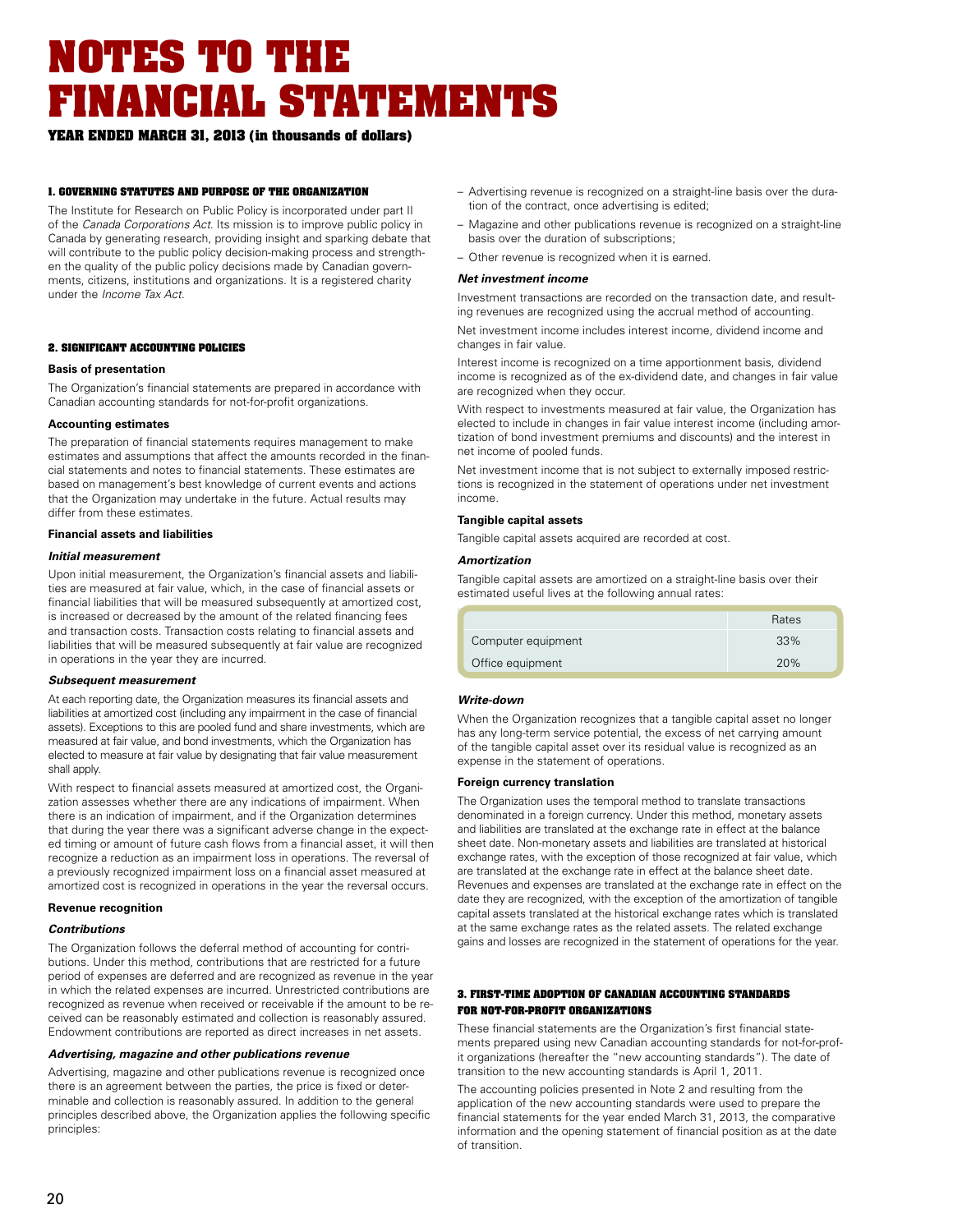## **Exemptions relating to first-time adoption**

Section 1501, First-time Adoption by Not-for-profit Organizations, contains exemptions to full retrospective application that the Organization may use upon transition. The Organization applied the following optional exemption:

### *Designation of previously recognized financial instruments*

On the date of transition, the Organization elected to designate certain financial assets to be measured at fair value.

#### **Impact of transition on net assets as at April 1, 2011**

The impact of the transition to the new accounting standards on the Organization's net assets at the date of transition, that is April 1, 2011, is not significant.

#### **Reconciliation of deficiency of revenues over expenses as at March 31, 2012**

The deficiency of revenues over expenses as at March 31, 2012, determined using the new accounting standards, is approximately equivalent to that determined using the previous accounting standards (prechangeover accounting standards).

#### **Statement of cash flows**

Accounting standards regarding cash flows included in the new accounting standards are similar to those included in the previous accounting standards. The Organization has not made any major adjustment to the statement of cash flows.

#### **4. RESTRICTIONS ON NET ASSETS**

The net assets restricted for the financing of operating activities, and subject to internally imposed restrictions by the Board of Directors, must be maintained to finance the Organization's operating activities.

#### **5. TRANSFER**

|                                                              | 2013-03-31<br>S | 2012-03-31 |
|--------------------------------------------------------------|-----------------|------------|
| Amount obtained from the<br>formula of endowment<br>spending | 1,892           | 1,841      |
| Net investment income (a)                                    | 2,923           | (251)      |
|                                                              | (1,031)         | 2.092      |

To finance the operating activities of the Organization, the Board of Directors authorizes an annual transfer of resources from restricted net assets to unrestricted net assets. This transfer of resources is determined using a formula approved by the Board of Directors.

(a) The decrease in value in the restricted account and the offsetting amount that is unrestricted include the unrealized gain during the year on the assets in the restricted account.

#### **6. NET INVESTMENT INCOME**

|                                       | 2013-03-31 | 2012-03-31 |
|---------------------------------------|------------|------------|
|                                       | \$         | \$         |
| Investments measured<br>at fair value |            |            |
| Changes in fair value                 | 2,408      | (760)      |
| <b>Dividends</b>                      | 658        | 694        |
|                                       | 3,066      | (66)       |
| Transaction costs                     | (143)      | (185)      |
|                                       | 2,923      | (251)      |

### **7. INFORMATION INCLUDED IN CASH FLOWS**

The net change in working capital items is detailed as follows:

|                                                              | 2013-03-31 | 2012-03-31 |
|--------------------------------------------------------------|------------|------------|
|                                                              | \$         | \$         |
| Trade and other receivables                                  | (223)      | 37         |
| Prepaid expenses                                             | 8          | (9)        |
| Trade payables and other<br>operating liabilities            | 120        | (17)       |
| Subscription and advertising<br>revenue collected in advance |            | 3          |
| Deferred contributions                                       | (57)       | 38         |
|                                                              | (152)      | 52         |

## **8. TRADE AND OTHER RECEIVABLES**

|                                                   | 2013-03-31 | 2012-03-31 |
|---------------------------------------------------|------------|------------|
|                                                   | \$         | S          |
| Trade accounts receivable                         | 179        | 40         |
| Accounts receivable on<br>disposal of investments | 113        |            |
| Sales taxes receivable                            | 67         | 45         |
| Dividends receivable                              |            | 51         |
|                                                   | 359        | 136        |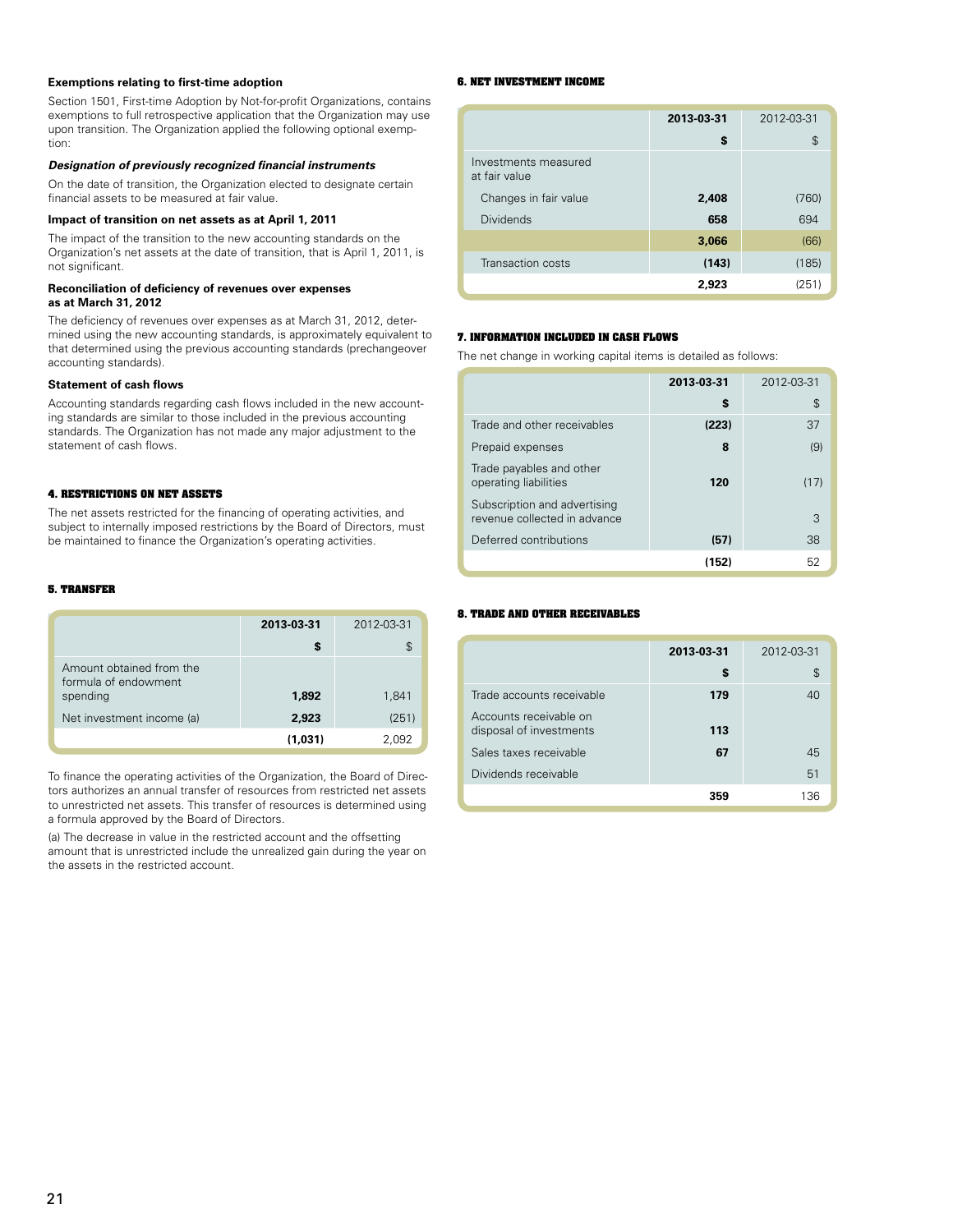#### **9. INVESTMENTS**

|                                                                                                                                   | 2013-03-31 | 2012-03-31 |
|-----------------------------------------------------------------------------------------------------------------------------------|------------|------------|
|                                                                                                                                   | \$         | \$         |
| <b>Equities and other</b><br>investments                                                                                          |            |            |
| Pooled money market funds                                                                                                         | 30         | 157        |
| <b>Shares</b>                                                                                                                     |            |            |
| Canadian                                                                                                                          |            |            |
| Pooled equity funds                                                                                                               | 9,984      |            |
| Ishares funds                                                                                                                     |            | 9,418      |
| <b>United States</b>                                                                                                              |            |            |
| Pooled equity funds                                                                                                               | 7,655      |            |
| Ishares funds                                                                                                                     |            | 3,261      |
| ETF trust                                                                                                                         |            | 4,274      |
| Other foreign                                                                                                                     |            |            |
| Pooled equity funds                                                                                                               | 7,711      |            |
|                                                                                                                                   | 25,380     | 17,110     |
| <b>Bonds</b>                                                                                                                      |            |            |
| Federal government, 1.5% to<br>4.25% (1.5% to 4.8% in 2012),<br>maturing on different dates<br>from June 2013 to December<br>2044 | 4,829      | 2,678      |
| Provincial government, 4.25%<br>to 5.7% (3.25% to 8.5% in<br>2012), maturing on different<br>dates from June 2014 to June<br>2040 | 251        | 197        |
| Corporations, 2.05% to 12.2%<br>(3.3% to 12.2% in 2012),<br>maturing on different dates<br>from May 2013 to November<br>2052      | 5,009      | 3,660      |
|                                                                                                                                   | 10,089     | 6,535      |
| <b>Shares</b>                                                                                                                     |            |            |
| Canadian                                                                                                                          |            | 7,049      |
| <b>United States</b>                                                                                                              |            | 3,337      |
| Other foreign                                                                                                                     |            | 276        |
|                                                                                                                                   |            | 10,662     |
|                                                                                                                                   | 35,469     | 34,307     |

#### **10. TANGIBLE CAPITAL ASSETS**

|                              | Cost<br>\$      | Accumu-<br>lated<br>amortiza-<br>tion<br>\$ | 2013-<br>$03 - 31$<br><b>Net</b><br>carrying<br>amount<br>\$ | $2012 -$<br>03-31<br><b>Net</b><br>carrying<br>amount<br>\$ |
|------------------------------|-----------------|---------------------------------------------|--------------------------------------------------------------|-------------------------------------------------------------|
| Computer<br>equipment        | 380             | 369                                         | 11                                                           | 13                                                          |
| Office<br>equipment          | 140             | 129                                         | 11                                                           | 10                                                          |
| Asset under<br>capital lease |                 |                                             |                                                              |                                                             |
| Office<br>equipment          | 12 <sup>2</sup> | 3                                           | 9                                                            | 11                                                          |
|                              | 532             | 501                                         | 31                                                           | 34                                                          |

## **11. LINE OF CREDIT**

The line of credit, for an authorized amount of \$500, is unsecured, bears interest at prime rate plus 1% (1% in 2012) and is renegotiable in September 2013. The line of credit was not used as at March 31, 2013, and March 31, 2012.

## **12. TRADE PAYABLES AND OTHER OPERATING LIABILITIES**

|                  | 2013-03-31 | 2012-03-31 |
|------------------|------------|------------|
|                  | S          | \$         |
| Trade payables   | 191        | 71         |
| Salaries payable | 15         | 16         |
| Benefits payable | 14         | 13         |
|                  | 220        | 100        |

Government remittances total \$14 as March 31, 2013 (\$13 as at March 31, 2012).

#### **13. DEFERRED CONTRIBUTIONS**

|                                                    | 2013-03-31 | 2012-03-31 |
|----------------------------------------------------|------------|------------|
|                                                    | S          | \$         |
| Fifth Decade Fund                                  |            |            |
| Balance, beginning of year                         | 146        | 108        |
| Amount received relating to<br>the following years |            | 38         |
| Amount recognized in<br>operations                 | (57)       |            |
| Balance, end of year                               | 89         | 146        |

The Fifth Decade Fund represents amounts received and restricted for purposes specified by the president.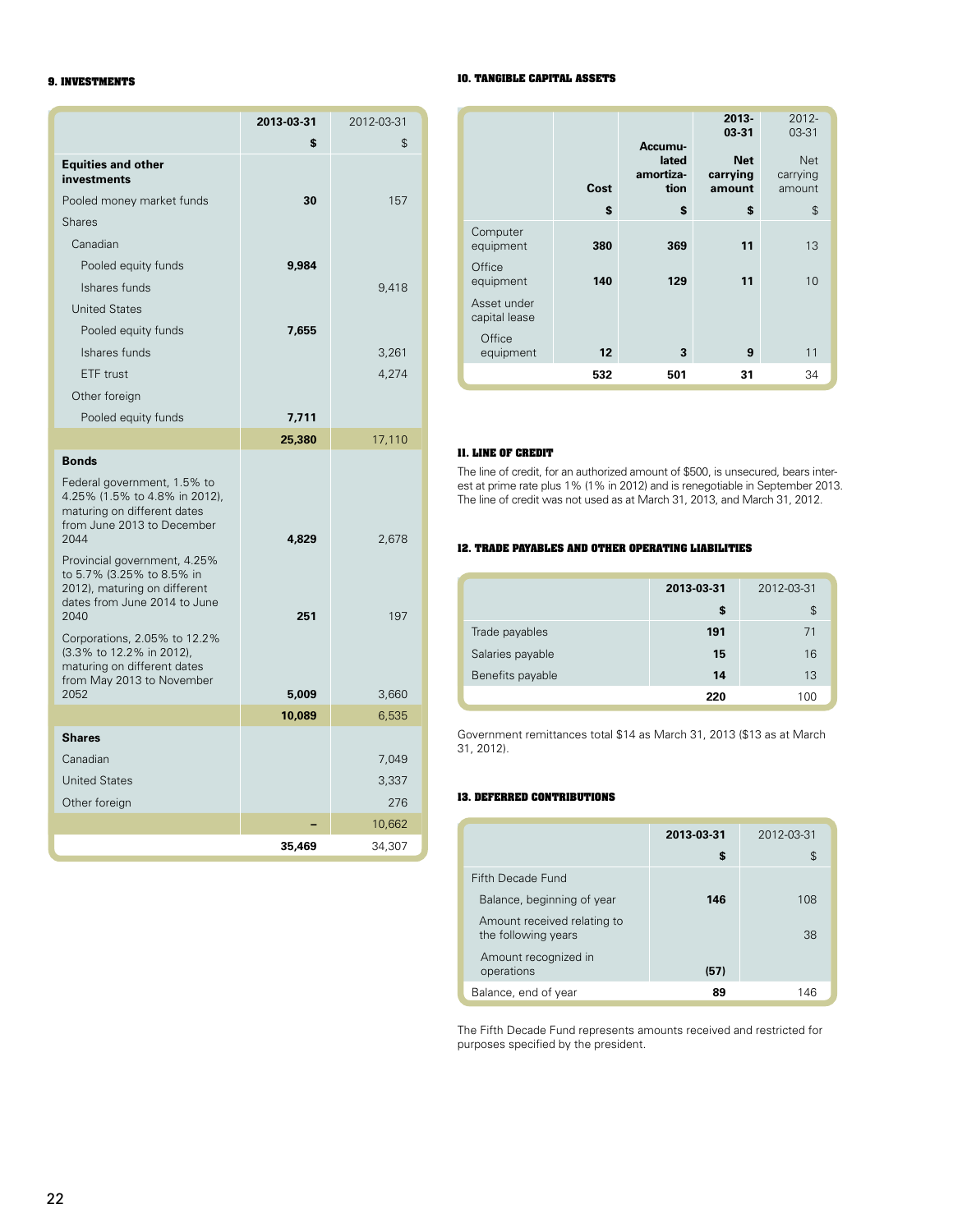#### **14. OBLIGATION UNDER A CAPITAL LEASE**

|                                                                                               | 2013-03-31 | 2012-03-31 |
|-----------------------------------------------------------------------------------------------|------------|------------|
| Obligation under a capital lease<br>for office equipment, 10.4%,<br>expiring in February 2017 | 9          | 11         |
| Current portion                                                                               | 2          | 2          |
|                                                                                               |            | 9          |

The minimum lease payments under the capital lease for the next years and the balance of the obligation are as follows:

| Years ending March 31                                  | \$             |
|--------------------------------------------------------|----------------|
| 2014                                                   | 3              |
| 2015                                                   | 3              |
| 2016                                                   | 3              |
| 2017                                                   | $\overline{2}$ |
| Total minimum lease payments                           | 11             |
| Interest expense included in minimum<br>lease payments | 2              |
| Balance of the obligation                              | 9              |

#### **15. FINANCIAL INSTRUMENTS**

#### **Financial risks**

The Organization's main financial risk exposure is detailed as follows:

#### *Credit risk*

The Organization is exposed to credit risk regarding the financial assets recognized in the statement of financial position. The Organization has determined that the financial assets with more credit risk exposure are trade and other receivables, except for sales taxes receivable, mutual fund and corporations bond investments, since failure of any of these parties to fulfill their obligations could result in significant financial losses for the Organization. Additionally, the pooled fund investments also indirectly expose the Organization to credit risk.

The credit risk regarding cash is considered to be negligible because it is held by reputable financial institutions with an investment grade external credit rating. The credit risk related to federal and provincial governments bond investments is also considered negligible.

#### *Market risk*

The Organization's financial instruments expose it to market risk, in particular currency risk, interest rate risk and other price risk, resulting from both its operating and investing activities:

– Currency risk:

As at March 31, 2013, the Organization is exposed to currency risk due to cash and investments denominated in U.S. dollars totalling \$3,794 (\$11,354 as at March 31, 2012).

– Interest rate risk:

The Organization is exposed to interest rate risk with respect to financial assets and liabilities bearing fixed interest rates.

The bond investments and the obligation under a capital lease bear interest at a fixed rate and the Organization is, therefore, exposed to the risk of changes in fair value resulting from interest rate fluctuations.

The pooled fund investments also indirectly expose the Organization to interest rate risk;

– Other price risk:

The Organization is exposed to other price risk due to pooled fund and share investments since changes in market prices could result in changes in fair value or cash flows of these instruments.

#### *Liquidity risk*

The Organization's liquidity risk represents the risk that the Organization could encounter difficulty in meeting obligations associated with its financial liabilities. The Organization is, therefore, exposed to liquidity risk with respect to all of the financial liabilities recognized in the statement of financial position.

### **Carrying amount of financial assets by category**

The carrying amount of the Organization's financial assets that are measured at amortized cost totals \$378 (\$417 as at March 31, 2012), whereas the carrying amount of financial assets measured at fair value totals \$35,332 (\$34,229 as at March 31, 2012).

### **Guaranteed financial liabilities**

As at March 31, 2013, the carrying amount of guaranteed financial liabilities is \$9.

#### **16. COMMITMENTS**

The Organization has entered into long-term lease agreements and a service contract expiring by 2022, which call for payments of \$705 for the rental of equipment and office space and services. Minimum lease payments for the next years are \$83 in 2014, \$80 in 2015, \$79 in 2016, \$83 in 2017 and \$380 in 2018 and the following years.

#### **17. COMPARATIVE FIGURES**

Certain comparative figures have been reclassified to conform with the presentation adopted in the current year. For the year ended March 31, 2012, Investment management and custodial fees were reclassed as Transaction costs in Net investment income for an amount of \$185. Additionally, Interest receivable included in Trade and other receivables was reclassed in Investments for an amount of \$78 as at March 31, 2012, and \$71 as at April 1, 2011.